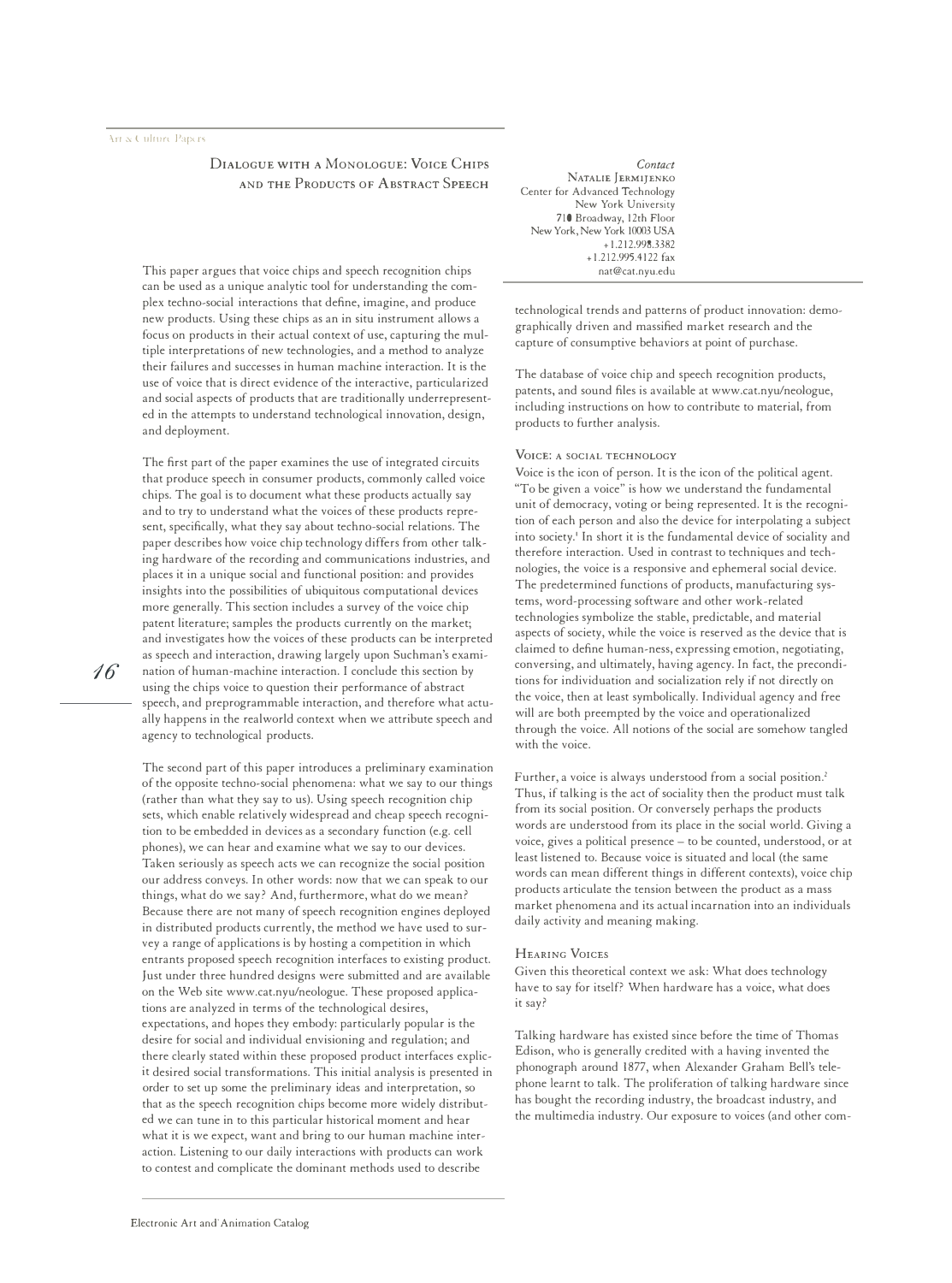municative sounds) that emanate from inanimate objects has become a significant part of our daily interactions: from radios to talking elevators, answering machine messages, and prerecorded music, television, automated phone menus, automatic teller machines, alarms and alerts, each of which, we will show, speaks in a language or dialect that makes little distinction between music, sound effects, and articulated words.

There are, however, interesting distinctions to make between the voice chips, the concern of this paper, and noisy hardware more generally. Voice chips refers colloquially to: Texas Instrument TSPSOC04/06 and TSPSOC13/!4/19 synthesizers; Motorola MC34018 or any other "speech synthesis chip implemented in C-MOS to reproduce various kinds of voices, and includes a digital/analog (D/A) converter, an ADPCM synthesizer, an ADPCM ROM that can be configured by the manufacturer to produce sound patterns simulating certain words, music or other effects.<sup>3</sup>

The voice chip differs from other technologies of automated sound production in that it technically offers autonomous voices, as opposed to broadcast voices, that is, voices which are not necessarily associated with a performer or any other pre-established identity. These chips present local talk in independent products that need not make a claim to belong to an identity, or to the faithful reproduction of someone elses voice. In fact their sound quality has effectively precludes this. However, the I in "I'm sorry, I could not process your request" or the "I will transfer you now" voice of the automated operator claims agency by using the first person pronoun.' Presumably, the machine is referring to itself when saying I, because it is not identifiably anyone else. '

Attributing agency to technologies is a theoretical strategy that has been used by others to better understand the social role of technologies.' It is a strategy that dislodges the immediate polarization of techniques and society, a strategy that refuses reduction to a situation that is merely social or only technological. Latour bases his Actor Network Theory, a theory that regards things as well as people as actors in any socio-technological assemblage, on the ability of humans and non-humans to swap properties. He claims that every activity implies a generalized principal of symmetry or, at least, offers an ambiguous mythology that disputes the unique position of humans. Callon and Law have also explored non-humans as agents, but their strategy starts with an indisputable agent (a white male scientist) and strips away his enabling network of humans and non-humans to demonstrate that his agency, his ability to act as a white male scientist, is distributed throughout his network of people, places, and instruments.' Even a more traditional theory like technological determinism rests on the assumption that technology has an agency apart from the people who design, implement or operate it, and hence can determine social outcomes. Voice chip products take these ideas literally and actually attribute, with little academic debate or contest, the defining human quality of speech to technology. Voice chips have humbly preempted the theory.'

The voices of chips differ from those of loudspeakers, TV/radio, and other broadcasting technologies in the social spaces they inhabit. Although radio and TV have become so portable that their voices can emanate from any vehicle, serving counter or room, voice chip voices, by virtue of their peripheral relationship to the product, inhabit even more radically diverse social spaces. The identity of the voice that emanates from TV and radio reminds us that it is coming from elsewhere "for CBS News," "It is 8 oclock GMT; this is London." And although Channel 9 is not a physical place, its resources and speech are organized around creating its identity, as an identifiable place on the dial. The voice chip that tells you "your keys are in the ignition" is not creating a Channel 9 identity, however. Its identity is "up for grabs," not quite settled, it speaks from a position of a product in the social space of daily use.

Similarly, recording media and hardware refer to what they record. We know we are listening to someone when we listen to an Abba CD. And although it is the tape-recorder in the car that produces the sound, we claim to be listening to the Violin Concerto itself. The tape recorder as a product does not itself have a voice, it never pretends to sing, speak, or synthesize violin sounds itself. The recording industry and associated technologies, born at a very different historical moment from voice chips, came out of the performance tradition.' Its claim to represent someone, from the earliest promotions using opera singers, to contemporary mega stars, has focused the technologies around "fidelity" issues. Additionally, telephones, telephonic systems, and the telecommunications industry, motivated by communication imperative, prioritize real-time voices passing to real-time ears, over fidelity. Simply stated, it is an industry that puts technologies between people, things to communicate through, "overcoming the tyranny of distance."<sup>10</sup> Invisible distance and seamless technology, reflect the recording industrys ambition to "overcome the tyranny of time," enabling people to duplicate the performance regardless of when or where it was originally performed. Voice chips and their inferior sound quality, do not refer beyond themselves. Their position in a product becomes their position as a product.

## **THE DISTRIBUTION OF VOICE CHIPS**

Voice chips provide the opportunity to add "voice functionality" to the whole consumer based electronics industry. They are the integrated circuits that can record, play, and store sounds, and more importantly voice. They are the patented chips that play "Jingle Bells" in the Hallmark greeting card." They are the voice in the car that reminds you "Your lights are on." **12** They are the technology that makes dolls that say "Meet me at the Mall,"13 and give products ranging from picture frames to pens." The well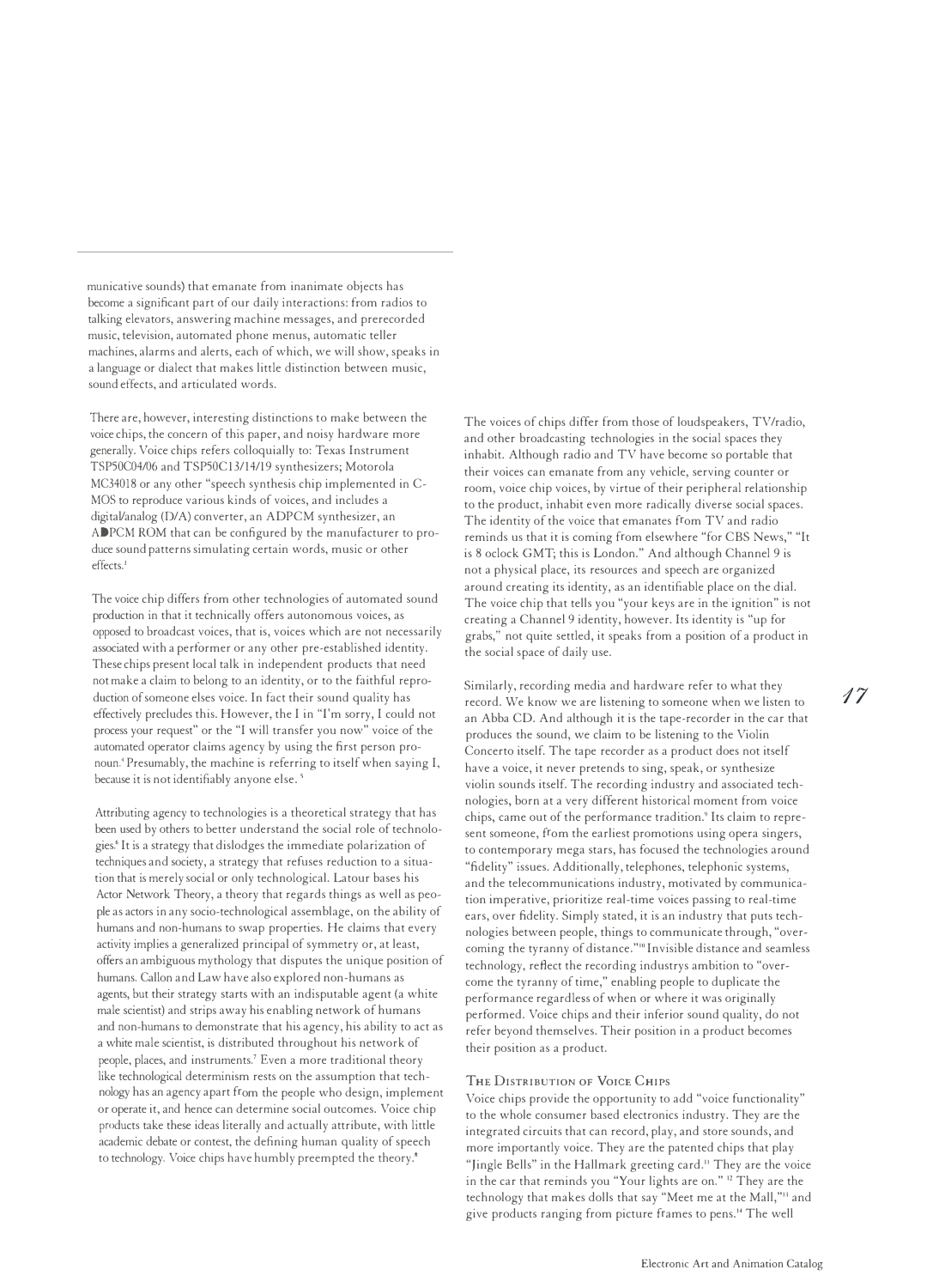sung virtues of integrated circuits (chips) is that they are cheap, tiny, and require little power. Smaller than a baby's fingernail, they have the force of a global industry of behind them and an entire economic sector invested in expanding their application. Technically, they can be incorporated into any product without significant changes in their housing, their circuit design, power supply, or price. Wherever there is a flashing light, there could instead, or as well, be a voice chip.

Although most computers can record and play voice, the voice chip is different in that it is dedicated solely to that function. The same integrated circuit technology of calculators and computers allows this tiny package to be placed ad hoc, in consumer devices. Their development exploited the silicon chip manufacturing processes and its dedication to miniaturization. With sound storage capacities ranging from seconds of on board memory to minutes and hours of recording time when configured with memory chips, they were conceived to enable voices in existing hardware, to be incorporated into products. They are the saccharin additive of consumer electronics." They were first mass marketed in 1978 by Texas Instruments though they had existed in several forms before that. It was not until seven years later, in 1985, that the Special Interest Group in Computer-Human Interface (SIGCHI) of the American Computing Machine (ACM) professional society, mobilized an entire community to break off into their own conference from other more general computing conferences. This historic moment, which crystallized a discussion in design communities on the Human-Computer Interface as a site of scientific investigation, differs from earlier formulations of this interface, such as Engleberts human augmentation thesis or Turings standing-in-for ideal, but dominates still. This site, the liminal zone where people and machine purportedly interact is where the voice chips were intended to reside. The voice chips arrived to mediate, even to negotiate, this boundary. Voice chips promised to make hardware "user friendly," a phrase that defines the technical imagination of the time, by turning the person into an interchangeable standardized "user" and attributing a personality (i.e. friendliness) to the device. In this context the problem for designing user-friendly devices begins with the assumption that the hardware has agency in the interaction. Writes Turkle:

Marginal objects, objects with no clear place, play important roles. On the lines between categories, they draw attention to how we have drawn the lines. Sometimes in doing so they incite us to reaffirm the lines, sometimes to call them into question, stimulating different distinctions.**<sup>16</sup>**

## **MARGINAL VOICES**

Finally, before listening to the voices themselves, I want to emphasize the peripheral relationship of the voice chip to the product. It is the position of the voice chip, as marginal, not particularly intended to be the primary function the product that increases the present curiosity in it. The motor vehicle, for example is not purchased primarily for its talking capacity, and pens that speak are useful for writing. This marginality gives voice chips a mobility to become distributed throughout the product landscape and mark, like fluorescent dye, a social geography of product voices.

The chips are usually deployed, to borrow from the economic sense of the term, for their marginal effects, to give one product (e.g. an alarm system) some marginal benefit over a competing product. However, the chips are not evenly distributed throughout competitive markets, (e.g. consumer electronics) in the manner one would expect for the propagation of a low-cost technical innovation driven by market structure alone. Although consumer preferences are often claimed to have a causal determination on the appearance or disappearance of marginal benefits, it is difficult to see how the well-developed paths of product distribution have the capacity to communicate those preferences developed after the point of purchase. Lending the market ultimate causality (or agency) ignores the specific experience of conversing with products, the micro interactions that enact the market phenomenon, and occludes the attribution of agency to the voice chip products, in so much as these products speak for themselves. The voice chip products themselves have something to say, although their voices are usually ignored. In this paper we will not examine voice chip products in the interactions of daily use, as contrapuntal to market descriptions, however by recognizing the social assumptions which determine their physical design, we frame the imagined interactions and social worlds in which these products make sense.

## FINDING THE VOICES

The marginality of the product makes it difficult to systematically study. Neither of the two largest manufacturers of voice chips of various types (Motorola and Texas Instruments) keep information on what products incorporate this technology, partly because they can be configured in many different ways, not necessarily as voice chips, and partly because products that talk are not a marketing category of general interest. This paper traces voice chips in two ways: firstly via the patent literature, and secondly through a more ad hoc method of searching catalogues, electronics, toy and department stores to compile a survey of products that were available at the time of my year long study (June 1996 to June 1997).<sup>17</sup>

What is initially observable from the list of products and patents that contain voice chips is that there is no systematic relationship between the products that include voice chips and the uses or purposes of those products. Except for children's toys, no one market sector is more saturated with talkative products than another. These chips are distributed throughout diverse products. However, we can view the voices as representatives, as in a democratic republic where voices are counted. Just as in a republic each citizen has a vote but most chose not to exercise it, likewise, most products could incorporate voice chips but most do not, so we will count what we can.

### WHAT DO VOICE CHIPS SAY?

A review of the patents literature yielded a loose category scheme, or a typology, not by where the voice chips appeared, but by what they said. The patents themselves hold a peculiar relationship to the products: For only two of the products on the market did I find the corresponding patents, the CPR device**<sup>18</sup>** and the recordable pen.<sup>19</sup> Though patents do not directly reflect the marketed products, they do represent a rather strange world

Electronic Art and Animation Catalog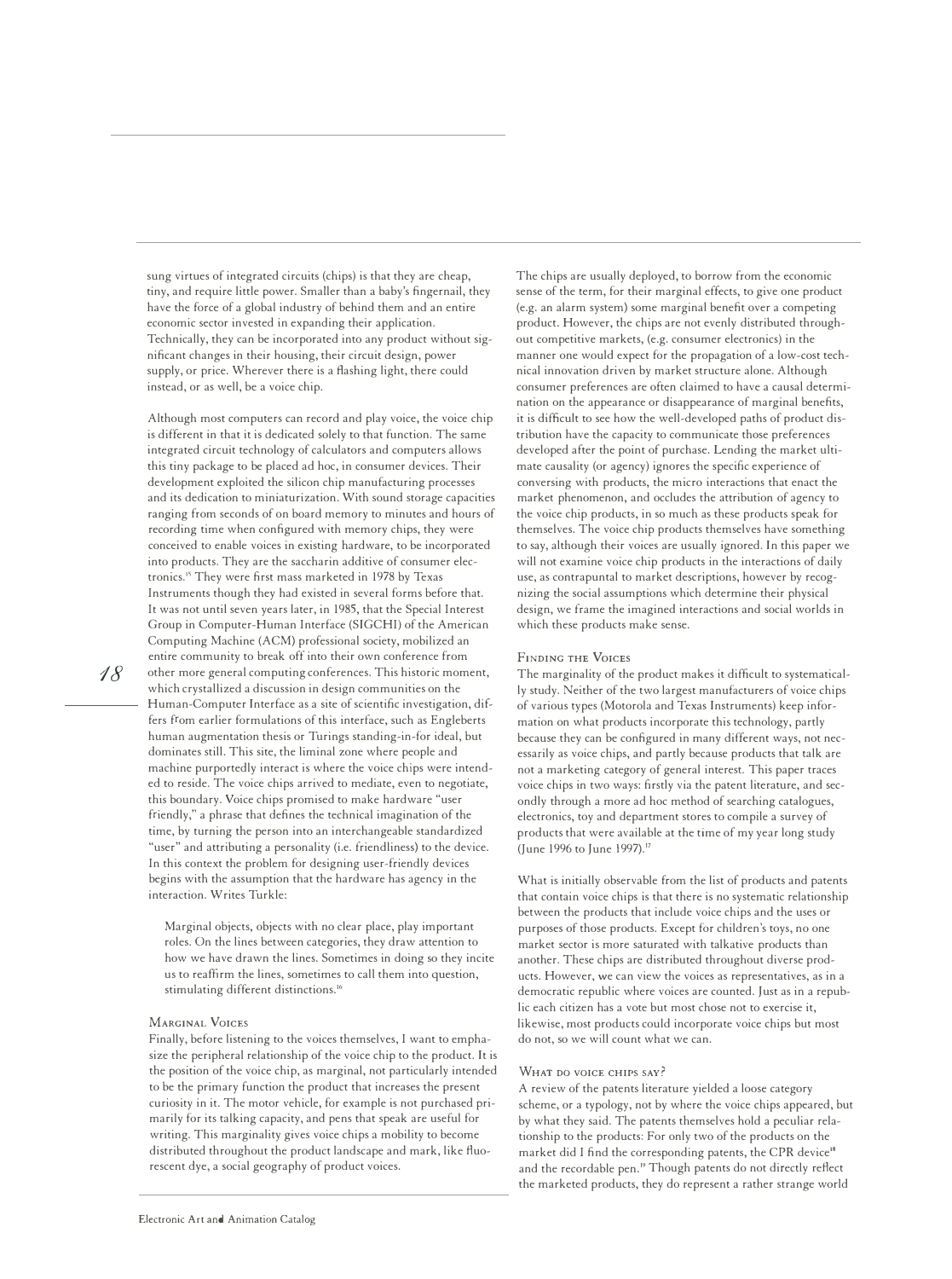of product generation, a humidicrib for viable and unfeasible proto-products. Patents track how products have been imagined and while they do not by any means demonstrate market success, they do reflect a conviction of their worth, being invested in and protected. Patents are a step in the process of becoming owned, therefore worth money, and thereby demonstrate how voice, a social technology, becomes property.

There are as of March 2001 only 84 North American patents that include a voice chip. Of these 34 were issued in the year 1996-7, approximately 15 since, and the remainder in the previous five. In the context of the patent literature, the first thing to note is that this is a very small number, compared, that is, to the integrated circuit patent literature more generally. The question "why not more?" we will return to later. The federal trademark office offers a suggestive list of speech invoking names, including: who's voice; provoice; primovox; ume voice; first voice; topvoice; voice power; truvoice; voiceplus; voicejoy; activevoice; vocalizer; speechpad; audiosignature. These nomickers provide another introduction into how the voice is conceptualized in the realms of intellectual property. However the voice chips themselves seem to fall into the following categories: (a) Translators, which range from reporting and alerting to alarming and threatening and include interactive instructional voices; (b) Transformers, which transform the voice; (c) Voice as Music, that makes speech indistinguishable from music or that present voice as sound effect; (d) Locating Voices, speaking from here to there about being here; (e) Expressive Voices, expressing love, regret, anger, and affection (f) Didactic voices and Imitative voices, mainly as in the educational and whimsical children's toys; (g) Dialogue Products, which explicitly intend to be in dialogue with the user as opposed to delivering instructions to a passive listener.

The product and patents often exist in more than one of these categories; for instance, the Automatic Teller Machine will not only apologize (expressive) for being out of order but will also simply function to translate the words on the screen into speech. This said, the categories remain, for the most part, distinguishable and useful.

## **TRANSLATORS**

A large category, this is the voice that translates the language of buzzes and beeps into sentences whether English, French or Chinese. A translator is a chip that translates the universal flashing LED, the lingua franca of the peizo electric squeal, the date code, the bar-code, the telephone ringer adapter that translates that familiar ring, the tingling insistent trill of an incoming call, into "a well known phrase of music"<sup>20</sup> an approach that has since become popular in cell phones which this function finds a use in differentiating who's phone is ringing, or the unrelated patent that translates the caller identification signal into a vocal announcement. Within the translators there are distinct attitudes, for instance, the impassive reporting, almost a voice of nature. This is exemplified by the patent for the menstrual cycle meter. The voice reports the date

and time of ovulation, in addition to stating the gender more likely to be conceived at a particular date or time during a woman's fertility cycle. Another example is the patent for the train defect and enunciating system, that "reports detected faults in English." These chips speak with a "voice of reality," reporting "fact" by the authority of the instrument that triggers them.

The other types of translator are more urgent than reporting. They raise alarm and expect response. They are less factual, more contestable perhaps. Take the "Writing device with alarm,"<sup>21</sup> an "invention which relates to a writing device which can emit a warning sound-or appropriate verbal encouragement  $-$  in order to awaken a person who has fallen asleep while working or studying"; or the baby rail device which exclaims "the infant is on the rail, please raise the rail," ... and then if there is no subsequent response from an attendant caregiver raises it automatically." A product on the market that will politely tell you if there is water on the ground is pictured in figure 2.

These voice chips ask for and directs the involvement of their humans counterparts, they assume interactive humans. These chips articulate not only simple commands but series of instructions as well. The CPR device<sup>23</sup> (see figure. 3), guides the listener through the resuscitation process. And finally, these chips translate menus of choices into questions. The car temperature monitor that asks the driver "Would you like to change the temperature?" translates from the visual menu of choices but in the process also takes over the initiating role. What is lost or gained in the translation generates many questions: Does translating from squeals to a more articulate alarm make it any more alarming; how do spoken instructions transform written instructions? We will try to address these questions later.

There is an notable set of aberrant but related patents that exist in this category: The Alarm system for sensing and for vocally warning a person approaching a protected object<sup>24</sup>; The Alarm system for sensing and for vocally warning of an unauthorized approach towards a protected object or zone<sup>25</sup>; and the Alarm system for sensing and for vocally warning a person to step back from a protected object.**26** What seems almost a turn of a phrase to get three separate patents, has little technical consequence: the second patent has the extra functionality to detect authorized persons (or their official badge), and the third can, but need not, imply a different sensor perhaps, but each implies a different attitude. Although all patents are contestable, patent attorneys typically advise that you would not successfully win as separate patents an alarm system that warned at 15 feet from one that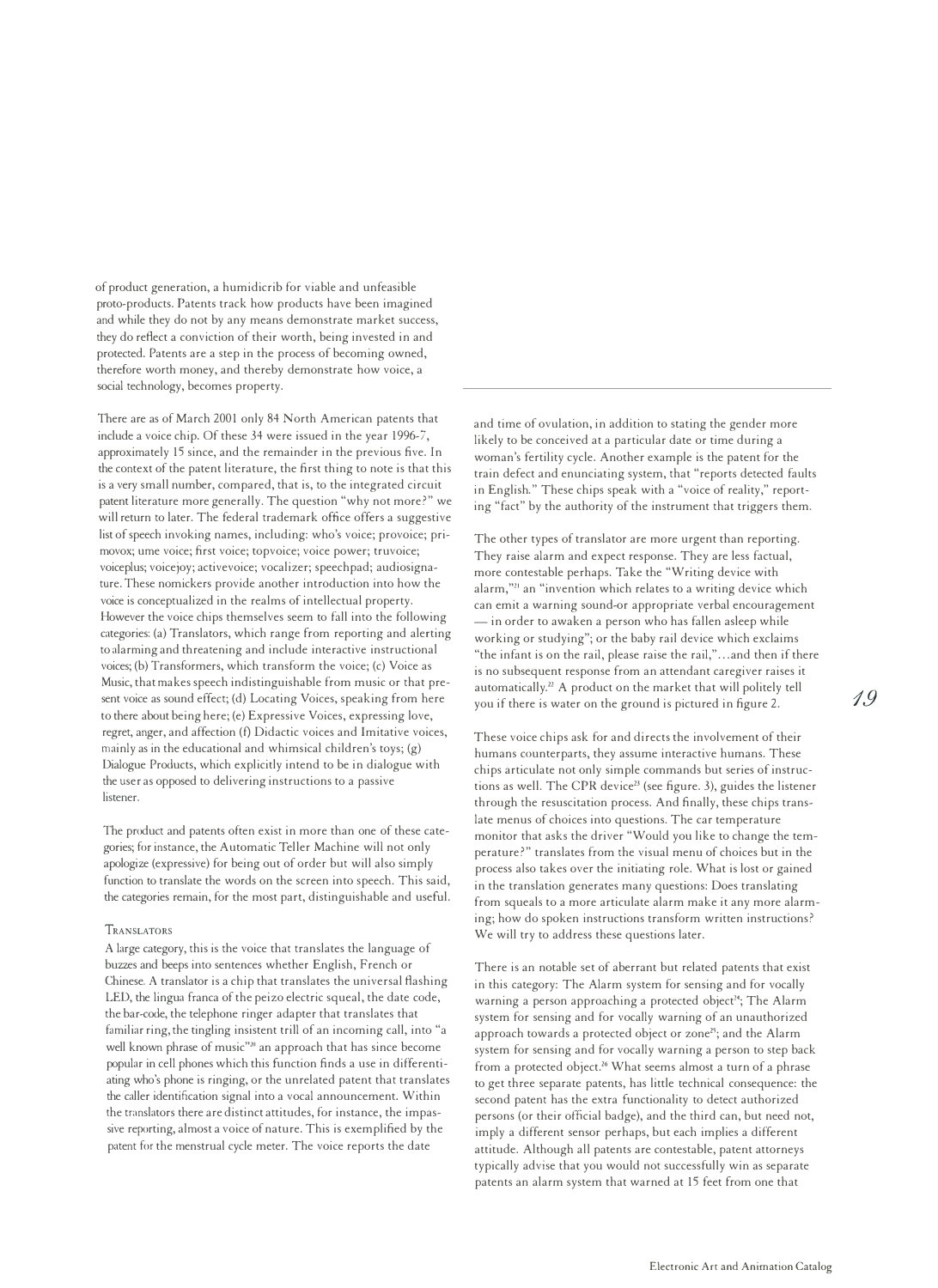alerted at two feet. The novel use being patented here depends on the wording, the phrasing of the instruction that determines the arrangement of the sensor and alarm/voice chip. On the strength of a differently worded warning the importance of the technically defined product description seems to have diminished. Perhaps ElectroAccoustic Novelties, the owners of the patents, have a linguist generating an alarm system for other phrases. These patents seem to be articulating the semantics of the technology. The intentionality of the system is its voice.

## **The transformers**

The transformers are distinct from the patents that translate the voice. They translate in the other direction, not from the buzzes and squeals to spoken phrases but from the human voice to a less particular voice. For instance: to assist the hearing impaired, the chip that transforms the voices into the frequency range which still functions, usually into a higher frequency; or the "Electronic Music Device" effecting a "favorable musical tone." The voice tone color can be imparted with a musical effect, such as vibrato, or tone transformed."

Into this category fall childrens products like "YakBak," popular in the 1997-99 seasons which plays back a childs voice with a variety of distortions, and the silicon-based megaphones that allow children to imitate technological effects, or sound like machines. These are voice mask for putting on the accent of techno dialect. The socializing voices broadcast on radio, and TV, the voices of authority heard over public address systems, and the techno personalities of androids and robots are practiced and performed in playing with these devices. This is also category of voice chips that is concentrated in products for the hearing impaired or otherwise disabled, and for children. These transforming devices act as if to integrate these marginalized social roles into a socio-technical mainstream.

### SPEECH AS Music

Many of the patents that are granted specifically collapse any difference between music and speech. This contrasts with the careful attention given to the meaning of the words used in the alarm system family of the Translators. An explicit example is the business card receptacle, which solves the problem of having business cards stapled onto letters making them more difficult to read, and provides an "improved receptacle that actively draws attention to the receptacle and creates an interest in the recipient by use of audio signals, such as sounds, voice messages, speech, sound effects, musical melodies, tones or the like, to read and retain the enclosed object."<sup>28</sup> Another example is the "Einstein" quiz game that alternately stated "Correct, you're a genius!!" or sounded bells and whistles, when the player answered the question correctly. This interchangeability of speech and music is common in the patent literature presumably because there is no particular difference technically. In this way patents are designed to stake claims - the wider the claim the better. The lack of specificity, and deliberate vagueness in genre of intellectual property law contradicts the carefulness of copyright law, the dominant institution for owning words.

### *Local talkfi-om a distance*

One would expect chips that afford miniaturization and inclusion in many low power products to be designed to address their local audience, in contrast to booming public address systems or broadcast technologies. However, several of these voice chip voices re-circulate on the already established (human) voice highways, imagined to transmit information as you or I would. The oil spill detector<sup>29</sup> that transmits via radio the GPS position of the accident, or the cell phone based automatic emergency vehicle location system which reports the latitude and longitude into an automatically dialed cell phone.<sup>30</sup> These are examples of a voice chip standing in for, and exploiting the networks established for humans, transmitting as pretend humans. This class of products, local agents speaking to remote sites, are curious because the information can easily be transmitted efficiently as signals of other types. Why not just transmit the digital signal instead of translating it first into speech? The voice networks are more public access, more inclusive, if we count these products as part of our public, too. The counter example, of voice chips acting as the local agent to perform centrally generated commands, is also common, as in the credit card actuated telecommunication access network that includes a voice chip to interact locally with the customer while the actual processing is done at the main switchboard. Although the voice is generated locally, the decisions on what it will say (i.e. the interactions) are not.

#### **EXPRESSIVES**

The realm of expressiveness, often used to demarcate the boundaries between humanity and technology, is transgressed by the voice chips. There are, of course, expressive voice chips ranging from: a key ring that offers a choice of expletives, swear words and curses; the portable parent that plays stereotypical advice and parental orders; the array of Hallmark cards that wish you a very happy birthday, or say I love you. These expressives applications also remind us of the complexities of interpreting talking cards. The meaning of these products is of course, dependent on the details of the situation rather than the actual words being uttered: who sent the card, when; or what traffic situation preceeded the triggering of the key ring expletive.

These novelty devices lead into the most populous voice chip category: those intended for children. The local toy department store, Toys R Us, currently has seven aisles of talking and sound making products, approximately 45 different talking books alone, in addition to various educational toys, dolls and figures that speak in character. The voices are intended for the entire age range from the earliest squeaking rattles for babies to strategy games for children 14 years of age and up. For example the Talking Battle Ship in which you can hear the Navy Commander announce the action as well as "exciting battle sounds." The categorization of the multitude of toys extends far beyond expressive types; from the encouraging voices inserted in educational toys: "Awesome!," "No, try again," or "You're rolling now" in the Phonics learning system, the "Prestige Space Scholar," and "Einstein's Trivia" game; the same recordable voice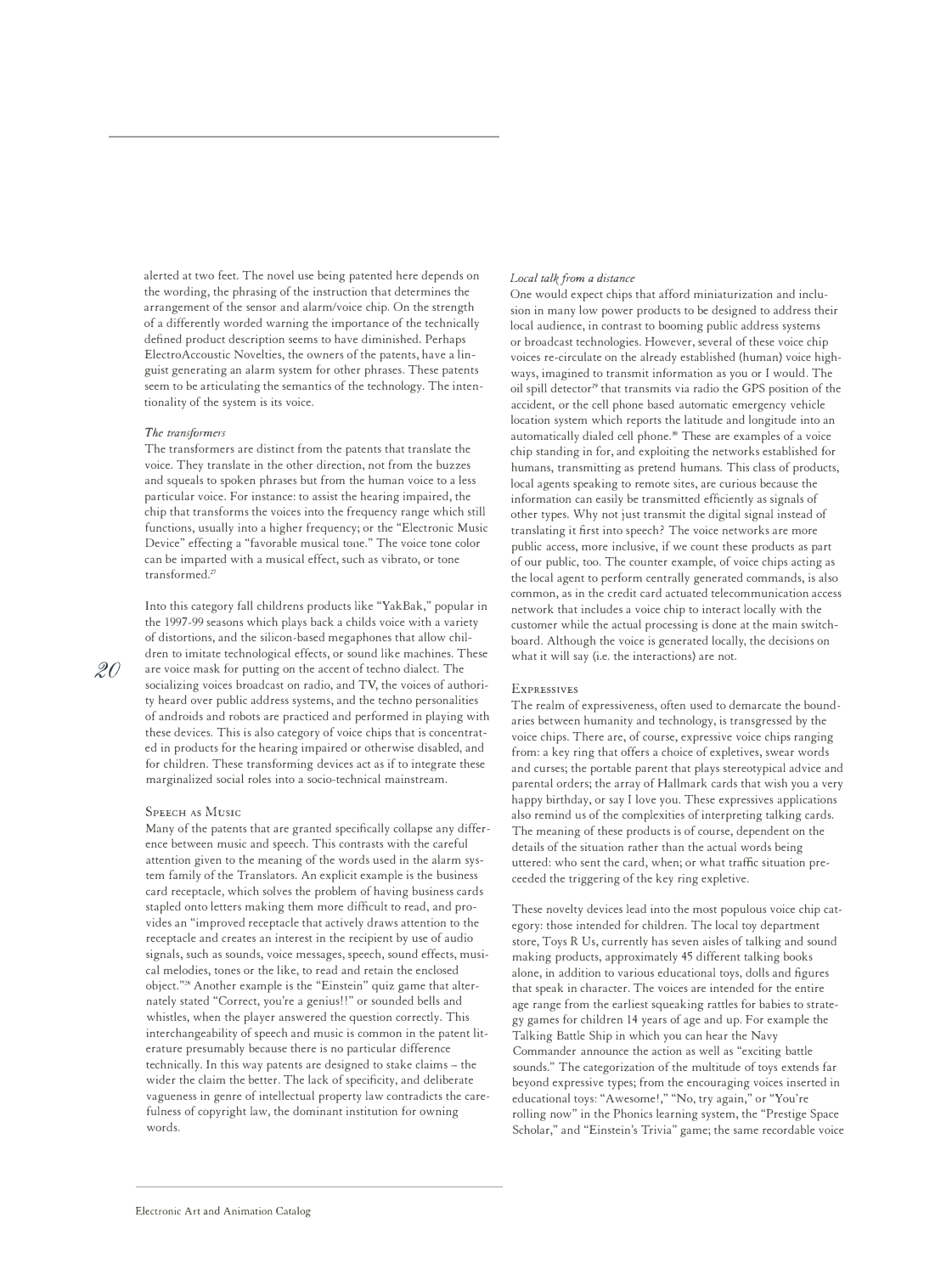chips, used for executive voice memo pads, are for children placed in pens, balls and "YakBaks" (walkie talkies for talking to yourself); then there is the multitude of imitative toys that emulate cute animals, non-functional power tools and many trademarked personae from Tigger and Pooh to Disneys recent animation characters, Sampson and Delilah, Arial the mermaid, and others.

This listing demonstrates a cultural phenomenon that enthusiastically embraces children interacting with machine voices, and articulates the specific didactic attitudes that are projected onto products. These technological socialization devices have already been subject to analysis, for instances Turkles study of children attitudes towards interactive products.**31** Barbie, for instance, was taken very seriously for what she had to say about the most polarized notions of gender she embodies. Since Barbie's introduction in 1957 she has been given a voice three times (each with slightly different technology), her most controversial voice during the 1980s was censored for saying "Math is hard." This controversy rests on the assumption that voice chips are social actors and do have determining power to effect attitudes, in this case a young Barbie players attitude to math.

Although Barbie is currently silent, a myriad of talking dolls remain, from Tamagachi virtual pets, with their simple tweets, to crying dolls that ask to be fed, and an ever increasing vocabulary of robotic dolls creatures. The utility patent literature continues to award new and novel applications in this area. One of the new voice chip patents is for a doll that squeals when you pull her hair (dolls that cry when they are wet or turned upside down are technically differentiated by their simple response triggers)." There is also a new doll patent that covers electronic speech control apparatus and methods and more particularly for ... talking in a conversational manner on different subjects, deriving simulated emotions ... methods for operating the same and applications in talking toys and the like."**33** The functional categories at work here are not linguistic, nor do they resemble other ways in which the voice has been transformed into document, for example, as in the copyright of a radio show. It would, in other realms, be very difficult to get copyright on talking in a conversational way. In the material world the ownership of voice has been redefined.

# RECORDING CHIPS

This category encompasses many of the most recent voice chips products. It is the existence of these products that tests the nature of the communication that we have with these technologies: do we, can we, converse with these products? The category draws from the other typologies but is distinguishable, for the most part, by the recording functionality that is raison detre of the product. This category includes those products that perform a more specific speech function that could not be alternatively represented by lights, beeps or visual display, i.e. perhaps they are more communicative. This category includes the products that seem to hold dialogue.

The range of products include the shower radio that reinterprets bathing as a time for productive work, an opportunity to capture notes and ideas on a voice chip, consistent with the theory that there is an ongoing expansion of the work environment into "private" life. It also includes both the recordable pen and its business card size counterpart, the memo pad. Both the pen and the pad have many versions on the market currently, and they seem to be becoming more and more populous. The "YakBak" is the parallel product for children, deploying the same technology with different graphics, and to radically different ends.

The growing popularity of this category compared to the others arouses a number of questions. Firstly, how do we understand why this category is popular? Is the popularity driven by consumers because these products are successful at what they do? And is what they do, dialogue? Or is it that the cost and portability of the technology makes it an affordable new tech symbol beyond what is attributable to their function alone? Is this is a popular category because they alone can be marketed as a work product?<sup>34</sup> And then conversely, why are these devices not more popular? Why is it that only a few types of products become the voice sites (i.e. pens, photoframes, memo pads are all documents of a sort, in contrast to switches or menu choices)? According to the patent literature the failure of the market place to find a need for voice capability on home appliances has discouraged the use of voice chips in other products<sup>35</sup> but lending the market agency for design assumptions is circular logic. This does express, however, the sentiment that many more products could have speech functionality then do.

Although miniaturization has made these products possible, the concept of embedding recording capability in products has been possible with other technologies. There has been no technical barrier to providing recording capability in cars for instance or in any of the larger products, a refrigerator for instance, certainly since the existence of cheap magnetic recording technologies. Why is it that now we want consumer products that talk to us?

It is striking that the majority of talking products on the market currently are for conversing with oneself. Although deeply narcissistic, this demonstrates a commodification of self-talk that transforms the conceptualization of the self into a subjectivity in relationship with our products. It suggest, without subtlety, that the relationship with these products is a relationship with the self. The constitution of personal and social identity by means of acquisition of goods in the market place,**36** the process of identifying products that provide the social roles we recognize and desire, can not be excluded from the consideration of the social role of products.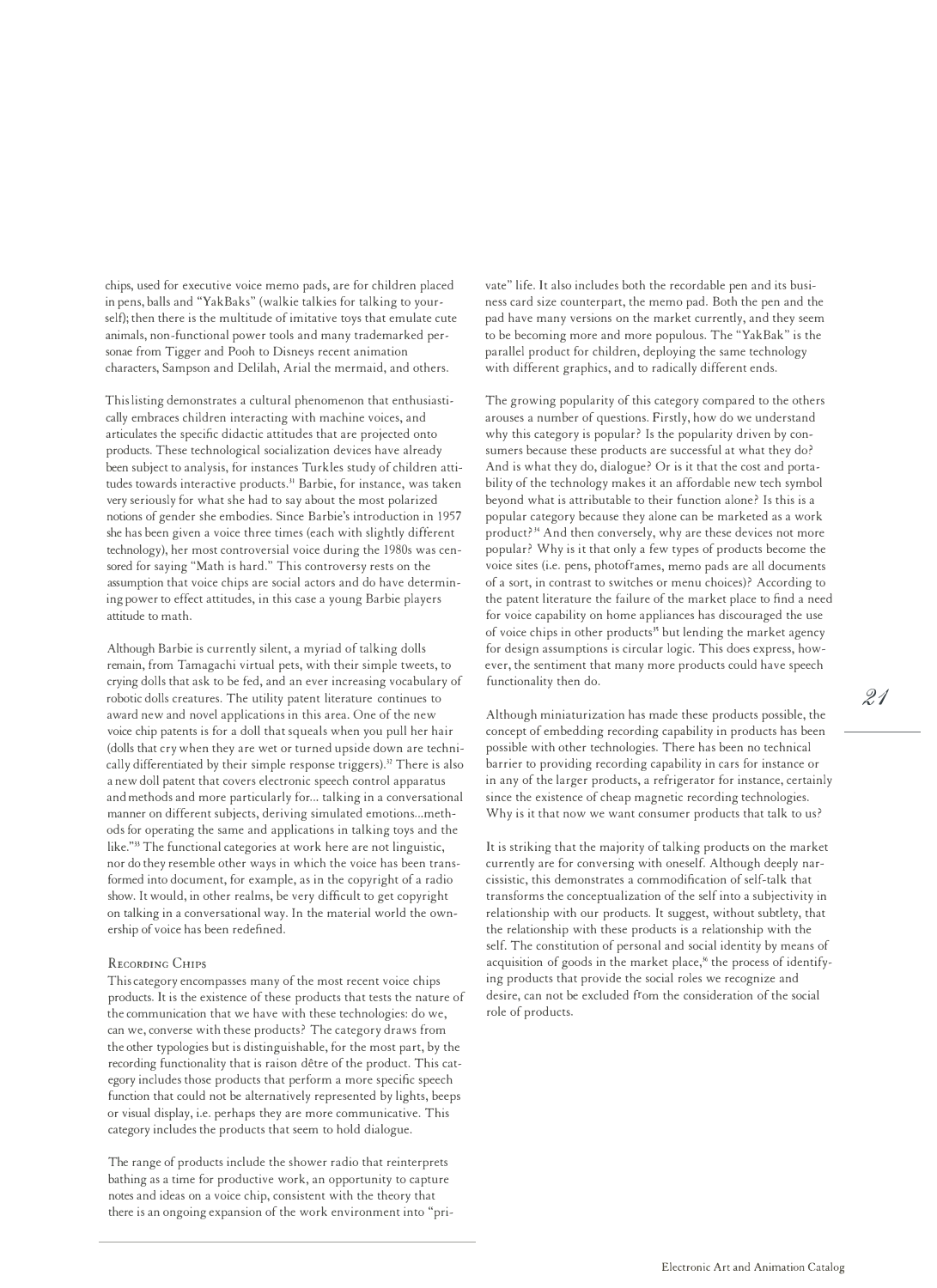### *Where the voice chips speak*

The above typologies focus on what the voice chips say rather than where they say it. However, because voice chips are distributed throughout the product landscape, where they appear (and disappear) is also interesting to examine. Although a detailed analysis could yield an interesting social geography, it is beyond the scope of a paper only intended to generate preliminary questions about why they say what they do where they do.

The automobile industry, a highly competitive, heavily patented industry that quickly incorporates cheap technical innovations (where they do not substantially alter the manufacturing process) is a place to expect the appearance of voice chips. Indeed there was early incorporation of voice chips in automobiles. A 1985 luxury car, the Nissan Maxima, came with a voice chip as a standard feature in every vehicle. The voice chip said: "your lights are on"; "your keys are in the ignition"; and "the door is ajar." There were also visual displays that marked these circumstances, yet the unfastened seatbelt warning only beeped. By 1987 you could not get a Nissan Maxima with voice chip, even on special request. In this case, the voice was silenced, but only for a time, reemerging with a very different role to play in the automobile.

By 1996, the voice chips reappeared in the alarm system of cars. Cadillacs standard alarm system uses proximity detection to warn you are too close, please move away. In this ten year period the voice shifted from notification to alarm, a trajectory from user friendly to a distinctly unfriendly position. It is also interesting to note another extension of the action/reaction voice chip logic, if not the voice itself. The current Nissan model no longer notifies that the lights have been left on, it simply turns the lights off if the keys are taken out of the ignition. The courtesy of notification has been dispensed with, as well as the need for a response from the user. The outcome of leaving the lights on is already known so the circuit will instead address that outcome. This indicates that when the results are exhaustively knowable, the need for interaction diminishes.

Of the seven patents specifically for vehicles" all bar one are intended for private and not public transportation. However in late 1996 voice chips began to appear in the quasi private/public vehicles of Yellow Cabs of New York. After debate about what ethnic accent<sup>38</sup> should be ascribed to the voice that reminded you to: "please fasten your seatbelt" and "please check for belongings that you may have left behind," a prerecorded (68k quality) voice of Placido Domingo and other celebrities won the identity contest, and since has proliferated into many well know New York characters, from sports stars, to "Sesame Street's" Elmo. The voice chip in this quasi-public sphere adopted a broadcast voice, albeit poor quality, or a microbroadcast voice. Whether they are effective in increasing seatbelt wearing or reducing the number of items left in the cabs in any accent is less certain than the manner in which they articulate the social relations of the cab. The voice chips address only the passengers and assume that the drivers don't hear them, although it is the drivers who bear the brunt of their monotony.

Their usefulness delegates the human interaction of service and rests on the assumption that the chips are more reliable and consistent in repeating the same thing over and over, no matter the circumstance, and that the customer responds to Placido Domingo's impassive, recorded reminder more than they would a driver who may be able to bring some judgment to bear upon the situation. In the transformation of the passenger into a public audience (not unlike that of a radio station) the product or service itself is not attributed with the voice. Instead the voice becomes identified with a celebrity.

In the transportation sector alone we can see the voice chip develop from an anonymous to an identifiable voice, and from a polite notification to an alarm for deterring approach. Cars have struggled with the problem of talking to humans and seem to have exploited the non human qualities of their speech,<sup>39</sup> the things that the technology is better at doing, like the faithful repetition or their careful reproduction of the identity of another, rather than any particularly human attribute of their speech. It is also notably that they have not endured.

In another social sector highly saturated with electronic product, the health industry, the distribution of voice chips is almost exclusively on one side of the home/professional, expert/nonexpert divide. Although in number, there are more products made for hospitals and clinics than the home market, the placement of voice chips is inversely represented. From the menstrual cycle meter to the Cardiopulmonary Resuscitation (CPR), the electronic voices seem to play the role of the health professional or "expert." In addition, the large number of products that are intended for the visually impaired, are intended for the visually impaired patients and not professionals (a demographic with more spending power); see, for example, the addition of a sound indicator to the syringe filling device for home use, which testifies that the user of this device is imagined at home, without the help of the professional for whom the product can stand in. Ironically, the most vocal equipment in this industry are the relaxation and stress reduction products, i.e. talking to yourself or being reassured and relaxed by the sounds of the ocean (see, e.g., Figure 7). The reassuring factuality of these techno-voices, focuses its attention on the lay audience.

These are preliminary observations of the voices introduced into transportation and in the health and medical areas, and are cursory at best. But they demonstrate that for the voice to make sense, the technological relationship itself needs to make sense. The speech from devices is as culturally contingent as language.

There are many other areas in which their introduction provides insight into what technological relationships make sense. Their incorporation into work products articulate the transformations and reorganization of work structure particularly into "mobile" work.**40** They speak to a cultures popular notions of where work gets done, a culture in which providing a product to take voice notes while in the shower makes sense. The voice chip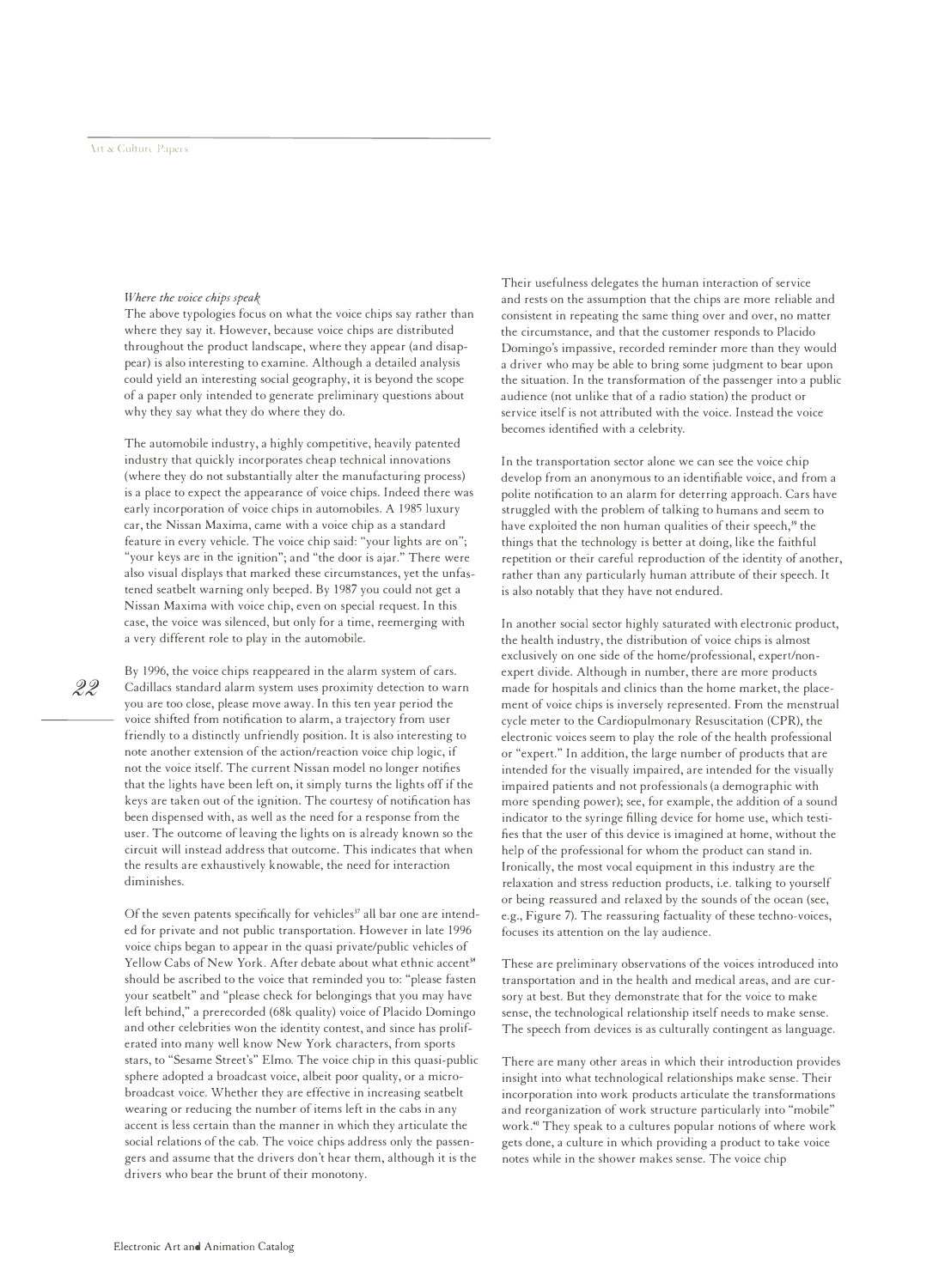population of areas of novelty products, children toys and educational products, and of the safety, security and rescue products also maps the social relationships we engage in with our products. Conversely, where we don't find voice chips, for example in biomedical equipment for health professionals, also maps the social relationships that the technologies plays out. However, to understand the dialogue we are having with these voices requires us to also examine how we listen.

## DISCUSSION

# *Voices Chips as Music*

The preceding categories survey what voice chips say, where it is they say it, and to whom they say it. To understand what the voice chips are saying, however, means engaging strategies for listening that may not be automatic. Products, with or without voices, are well camouflaged by what Geertz (1973) described as the dulling sense of familiarity with which ... our own ability to relate perceptively to one another is concealed from us. Modes and strategies for listening that can help us hear these voice chips can be borrowed from music. Music, unlike machines, is commonly understood as culture, or a cultural phenomena and its analysis looks very different in comparison with the analysis of technology. Perhaps the most glaring difference is the concept of improvisation, which can describe much of interaction with machines, while prevalent in theorizing music, is unusual in the analysis of human machine interaction. For our examination of voice chips aligning with music is a strategy to avoid the contests over reality, progress and rational choice that usually inform the analysis of technology and can thus provide more emphasis on the interpretative experience. Additionally, some of the voice chip products themselves that demonstrate an indifference to the distinction between speech/ music, by blurring the distinction between words and beeps (see the Speech as Music category of products).

Music, like product, is also easily recognized as involved in the production of identity. That is, subcultures identify through and with music." Where technological product is presented to the consumer, at what Cowan call the "consumption junction," we are at such an identity-producing site.<sup>42</sup> For this reason it is difficult to ascribe any one particular meaning or mode of listening to the voice chips. In the wide spectrum of musical styles available each piece of music can and does exist in widely different listening situations. This means that each listener has a variety of listening experiences and an extensive repertoire of modes of listening. The hearing person who listens to radio, TV, the cinema, goes shopping to piped music, eats in restaurants, or attends parties, has built up competence in translating and using music impressions. This ability does not result from formalized schooling, but through the everyday listening process in the soundscape of modern city. Stockfelt asserts that mass media music can be understood as something of a nonverbal lingua franca,<sup>43</sup> without of course denying the other more specialized musical subcultures to which we may simultaneously belong.

Listening modes are not, of course, limited to music, and nor for that matter is a musical experience limited to music. Even so, teasing out the musical modes of listening from listening modes that focus toward the sounds quality, its information carrying aspect, or other nonverbal aesthetic modes is difficult. The cultural work of using unmusical sounds as music is not uncommon, for example, Chicago's Speech Choir, John Cage's "433," the "Symphony of Sirens"" and the sounds created with samplers, particularly for percussive effects. At the same time the sirens, speech choirs, etc. do not lose their extra-musical meaning as they become music. Conversely, using musical sounds for nonmusical ends is the conceit of many voice chip applications.

The two products above demonstrate the confusion of musical listening vs. other modes of musical sound consumption. The Soother uses unmusical sounds for musical effect while the Funny Animal Piano using musical sounds to respond to toddler's feet. The alignment of voice chips with music has interesting implications for their linguistic claims, if they produce meaningful speech why don't they differentiate between music and speech?<sup>45</sup> Is it that the social position of the product determines the meaning of the sounds and utterances? Indeed if the speech they produce is linguistic, then when the voice of the alarm system warns us are we altering the meaning of the sound whether it resembles speech or siren? Or can we expand linguistic theories to accommodate all meaningful sounds that humans or machines make? These questions about how we understand the sounds that the voice chips produce, complicate the attribution of agency to these things with voices. Voice chips seem to frame sound as a prepackaged cultural product, the identity of which is located in the manufactured materiality. At the consumption junction these voices are heard in the buzz and squeal of products, but can we call it language?

## *Voice Chips as Speech*

What do the voice chips tell us about our understanding of language? The voice chips stabilized language in material form provide a picture of our on-the-ground, in-the-market operationalization of language. Even though some voice chips use music and speech indistinguishably, the words that they say cannot be overlooked. Voice chips talk and say actual words, but how do we understand these voices as communicative resources? Are they speech acts, as defined by linguistic theorists?<sup>44</sup>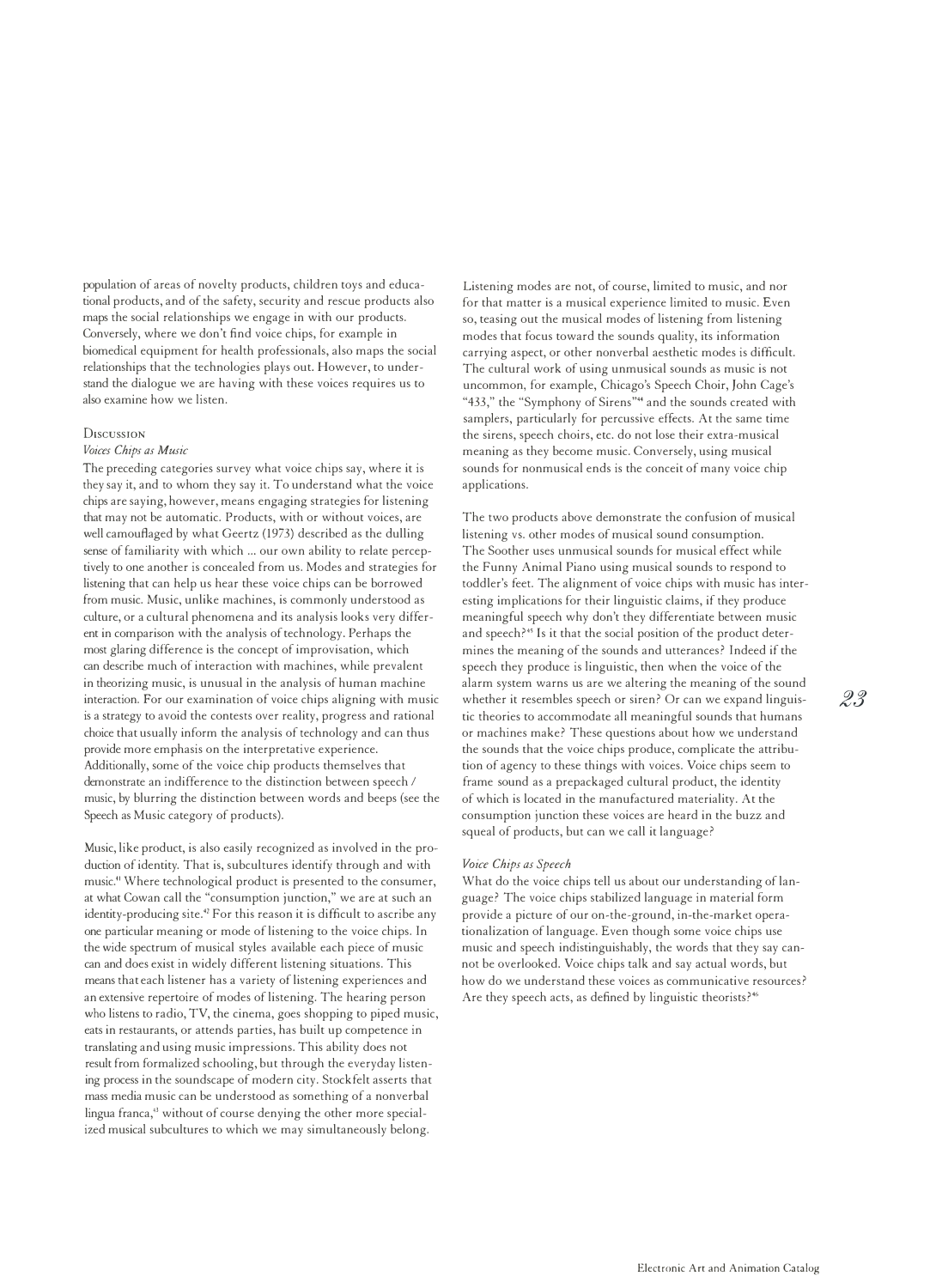Speech acts**<sup>47</sup>**are used to categorize audible utterances that can be viewed as intending to communicate something, to make something happen or to get someone to do something. To construe a noise or a mark as a linguistic communication involves construing its production as a speech act (as opposed to a sound that we decide is not communicative). Categories of speech acts are given below (examples quoted from voice chips):

Commissives: speaker places him/herself under obligation to do something or carry something out, promises for example, or in a telephone system, "I will transfer you to the operator";

Declaritives: making a declaration, that brings about a new set of circumstances, when your boss declares your are fired or when the car states the lights are on; Directives: tells the listener to do something for the speaker, please close the door," "move away from the car";

Expressives: without specific function except to keep social interactions going smoothly, like "please" and "thank you," or the more expressive "I love you."

Each of these categories is performed by the voice chips examined in this paper, as are other verbs and verb phrases that are associated with the wider category of elocutionary acts: to. . . state, assert, describe, warn, remark, comment, command, promise, order, request, criticize, apologize, censure, approve, welcome, express approval, and express regret."

Searle defines the "speech act" as utterances (actions) intended to have an effect on the hearer, with preconditions and effects. This has been criticized by other theorists who have pointed out that meaning is imparted by the work of an "interpretative community."<sup>49</sup> The limitation of speech act theory in explaining voice chips is that it ascribes the most intention to the least animate thing in the interaction. In its failure to elaborate on interpretation it provides no place for information about the significance of any particular assertion, warning, or more generally, any speech act. Voice chips amplify this problem because they can inhabit so many different situations yet repeat the same thing. Because the voice doesn't change, all flexibility in understanding to accommodate the changing circumstances needs to be accounted for by the listener's interpretation. The case of the Cadillac's alarm voice illustrates this.

In a demonstration of the Cadillac's alarm system the salesman instructed me to move away from the car and then approach the car. Despite coming as close as I could to the car the voice did not sound. On hearing no voice, the demonstrator toggled the key fob switch. I approached again and the voice sounded. In the first approach the voice chips silence was interpreted as the alarm is not working or is not on. In the second approach the voice communicated "now the alarm is on and functioning." By staying in the proximity range of the alarm system the voice answered several questions despite it repeating the same words "move away..." What is the area range in which we are detected? Will the alarm keep repeating or will it escalate its command? Although moving away from the car stopped the voice, we also came to

understand the types of motions that it detected, the speed of approach, what happened when we physically shook the car, etc. The simple interaction with the car and its voice demonstrates the interpretative flexibility that transcended the directive of the words stated and how, as hearers, we respond to the voices imperatives. So in asking how we understand the significance of speech performed by the voice chip we are asking whether speech is abstractable.**50** In other words, is there a difference between talking with a voice chip and talking with something (human) with which we share capacities other than speech?

# *Is speech abstractable?*

Speech in action, rather than in theory, is conversation. If we are to claim that we interact with voice chip speech then we need to examine the fundamental structure of conversation as the primary model for interaction." One of the voice chip patents claims the rights for electronic apparatus(es) for talking in a conversational manner on different subjects, deriving simulated emotions which are reflected in utterances of the apparatus. While the other voice chip products make no explicit claim to be conversing they do claim to be "interactive."<sup>52</sup>

The work of Lucy Suchman may prove more appropriate to describing the interactive "speech" of voice chips. Her work focuses on the inherent uncertainty of intentional attributions in the everyday business of making sense via the conversational interaction with another machine, the photocopier. Like voice chips, she characterizes machines by the severe constraints on their access to the evidential resources on which human communication relies. She elaborates the resources for constructing shared understanding, collaboratively and in situ, rather then using an a priori system of rules for the meaningful behavior. Suchman shows that the listening process of situated language is dependent on the listener to achieve the shared understanding of successful communication. The listener attends to the speakers words and actions in order to understand. Although institutional settings can prescribe the type, distribution and content of talk, for example, cross examinations, lectured, formal debates, etc., they can all still be analyzed as modifications to conversations basic structure. Suchman characterizes interactional organization as (a) the preallocation of turns: who speaks when and what form their participation takes; (b) the prescription of the substantive content and direction of the interaction, or the agenda.**<sup>53</sup>** Thereby a system for situated communication, conversation is:

- I. An organization designed to support local endogenous control over the development of topics or activities and to maximize accommodation of unforeseeable circumstances that arise; and
- 2. Resources for locating and remedying the communication troubles as part of its fundamental organization.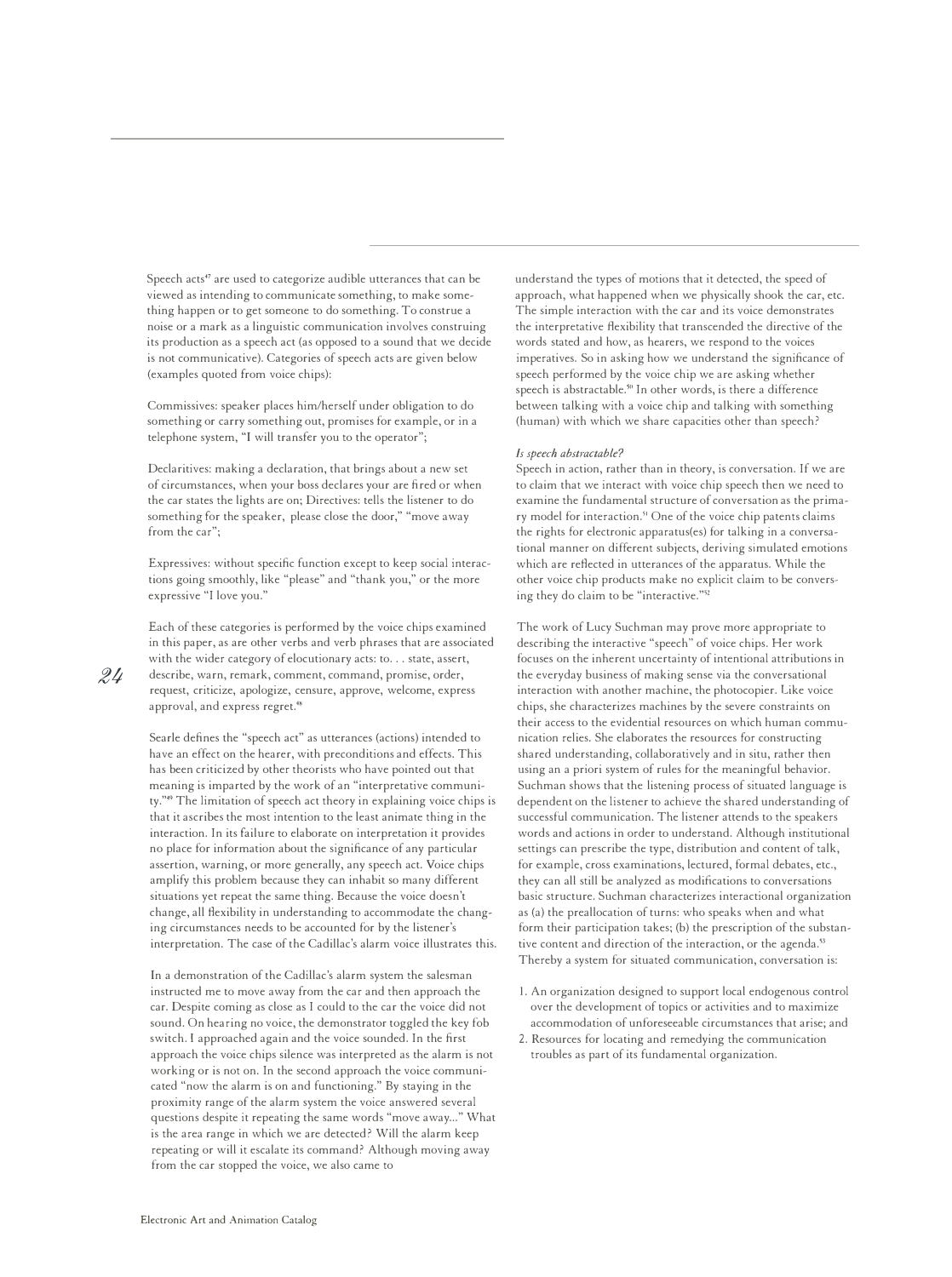## *Conversation with a voice chip?*

Prerecorded voices of voice chips are ill equipped to detect communication troubles, and although they are usually triggered by local inputs the content of what is said does not change. They will repeat the same thing or a set of prerecorded phrases over the indefinite range of unpredictable circumstances. While localizing control they, for the most part, do not localize the direction of speech.

The type of application that seems closer to Suchman's characterization are the products that include "dialogue chips." These chips quite literally hand over control of the content of talk to the listener, fulfilling Suchmans characterization of conversational interaction in this respect. The listener literally controls the speaker and sets up a relationship with the device. Further, the dialogue chip products uses the turn taking of conversations collaboration, not as the alternation of contained segments of talk in which the speaker determines the units boundaries, but in the manner illustrated by the joint production of single sentence.<sup>54</sup> The "turn taking system for conversation demonstrates how a system for communication that accommodates any participants, under any circumstances, may be systematic and orderly, while it must be essentially ad hoc."<sup>55</sup>

Therefore, the response to voice chips, like the applause at the end of a play, is not a response to the final line uttered, or the fact that it just stopped. "the relevance of an action... is conditional on any identifiable prior action of event, insofar as the previous action can be tied to the current actions immediate local environment." The conditional relevance does not allow us to predict from an action a response but only to project that what comes next will be a response, and retrospectively, to take that status as a cue to how what come next should be heard. The interpretability therefore relies on "liberal application of post hoc ergo prompter hoc."" The response that a listener can have to the voice of the train defect annunciation system is not only a response to the words uttered by the product. It will also involves a complex series of judgments that includes assessments of the information available and how to integrate into what else the listener can know of the event at hand.

The understanding of talking products does not come so much from the words at what is popularly conceived as the humanmachine interface, but beyond this. The voice is a voice embedded in a network of local control, sequential ordering, interactional organization and intentional attribution.

But it is the recordable chips with which we can have a dialogue with ourselves that best demonstrate this. These products literally frame the understanding that we are talking with ourselves through our products. While dialogue is conversation with another agent, one whom is there somehow, monologue is characterized as written speech, inner speech or rehearsed speech. Dialogue implies immediate unpremeditated utterances, whereas monologues are written speech lacking situational and expressive support that therefore require more explicit language. Questioning the abstraction of speech in voice chips does not demonstrate that speech is uniquely human. On the contrary, the stabilized voices of hardware based speech are subject to reinterpretation and rediscovers the listeners capacity, not the speakers incapacity. It may simply be viewed as a distinction between dialogue and monologue, neither of which are more or less human. Because we inhabit both sides of a dialogue we can understand the voice chips position and compensate so as to perform dialogue with ourselves.

# *From Voice Chips to Speech Recognition*

This paper has so far developed the unique position of voice chips products, differentiating them from the background noise of contemporary culture and other technological configurations that deliver speech. These hardware bound voices are not broadcast and have no stable identity. The survey of what the voice chips say produces typologies that suggest further investigations of how we understand and use these voices, where they appear and what their voices mean. The short product life cycle of the consumer electronic devices they inhabit position these products as the E-coli of socio-technical relations and can demonstrate the formation of product identities, products voices, in the shifting understandings of machine interaction. The appearance of voice chips in some types of products and not others, some social sectors and not others is open to further investigation. Detailing these would reveal the voice chips oral history of the process by which the very ephemeral social device of the speech becomes stabilized and entered into systems of exchange.

Before concluding I introduce a complimentary examination of speech recognition chip sets, around which there is much more recent product development activity. While the voice chips applications seemed to have peaked around 1997, the equivalent low power, distributed speech recognition function may be just beginning. Watching their development and deployment carefully, asking now that we can talk to our products, what do we say? may allow us to hear the social scripts they presume. However, because we are more self conscious about speaking than listening this may be an instrument through which to observe our own roles in socio-technical interaction. In order to prime this investigation, and because speech recognition chip sets are not yet (and may never be) widely available, the author hosted a competition to survey a range of applications. The competition was advertised on a large mailing list (12,000), the Viridian list owned and carefully managed by science fiction writer Bruce Sterling. The list is a forum for discussing technological futures with an emphasis on addressing environmental problems. Entrants were asked to propose a speech recognition interfaces to an existing product (the prize was a voice note taker and the prototyping\_ of the proposed device), just under three hundred designs were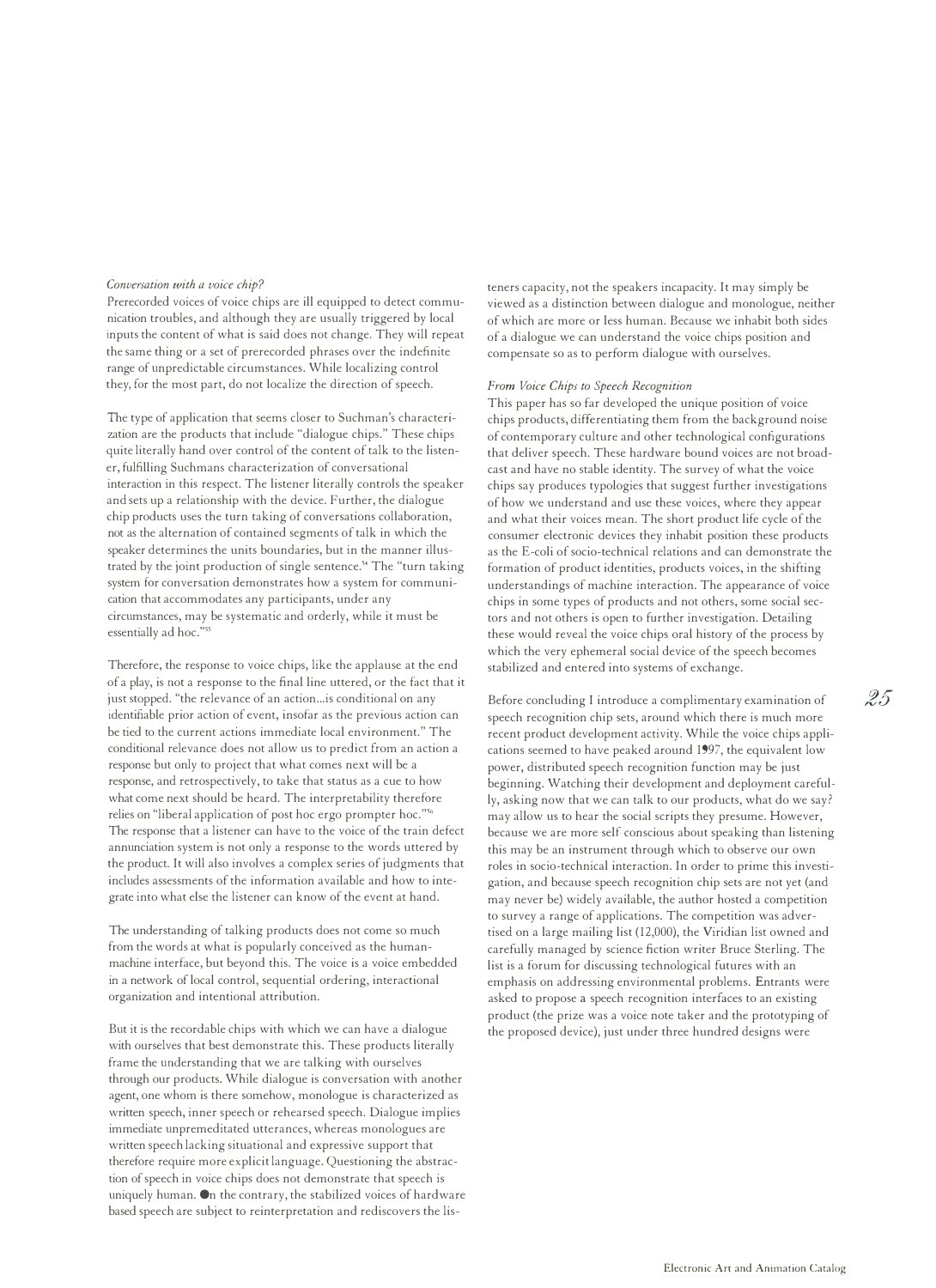submitted and are available on the Web site <www.cat.nyu/neologue>. While these entries cannot be claimed to represent the conceptions of human computer interaction distillated by the social forces of the market, manufacturing and advertising we see crystallized by the voice chips, they can be treated as evidence of technological desires, expectations and hopes, that may or may not be observable in the market. Now that we can talk to our device, what do we say? The most striking feature the competition entries demonstrated is the explicit intention to effect social change with technological change. This may or may not be peculiar to this list (which can be tested by hosting a similar competition in other contexts) however, this is consistent with a popular techno-determinism that attributes social change to technological change and under-represents the dominant forces of product innovation that can be attributed to sustaining and continuing a corporate entity." This also contradicts other popular understandings and lay rationalizations that new products arise to address preexisting social needs or profit opportunities, follow fashion or to optimize existing applications.

We can briefly summarize the trends illustrated by the proposed products and product interfaces<sup>58</sup> (a longer analysis in Jeremijenko forthcoming) which is predominantly the desire for social and individual envisioning and regulation. This is apart from the ultimate (and theatrical) control fantasies that this particular type of interface engages (e.g. on saying "showtime" the lights come dim and the television and VCR turn on)," or the suggestions that substituted buttons without explicating the word, e.g. dispensing with the TV remote,**60** but not explicating what words exactly to use. Entries that do not explore what happens in the translation from fingerbutton to voice-button and the social (and observable) spectacle this makes do not render the socio-technical relationship this investigation is trying to identify. There were also the applications that were similar to the voice chips - with a similar use of speech/buzz interchangeably in the applications that called attention to itself, e.g. the cookie container that recognizes childrens footsteps to trigger singing, or the TV remote that calls out polo when it hears marco.**61** The self-observation, regulation and control, take on and moral, physical, emotional, and consumption monitoring and regulation in such forms as: a wallet that recognized words and dispensed consumption regulation advice;<sup>62</sup> a pocket device that recognizes "now what am I supposed to do?" and responds "with a gentle reminder to adhere to the users selected ethical set"<sup>63</sup> (regulation of consumption); coffee maker that recognizes "good morning", "when you respond the chip analyzes your tone of voice" [for sluggishness].... "adjusts the "strength of the coffee... " (automating the physical regulation on which Starbucks has successfully capitalized); or the more extreme circumvention of your own self judgment, in monitoring bloodflow and detecting stress the "device whispers "relax", dims the lights a bit, and releases soothing aromatherapy";<sup>64</sup> or the very opposite of an alarm clock which would be a device that on hearing "why am I still up?" "should cause every light and entertainment system in my house to shut off for four hours." An example of the self-observation, was a voice triggered "nocturnologue"<sup>65</sup> which would record any sleeptalking. These devices to regulate the self, toward social synchronization presumably, do not necessarily imagine the devices as

"companion" and attribute it a more social performance, although there is a small subset that do. This subset of entries realize the "technology-should-be-more-human-like" expectation, that reflects a similar school of Human Computer Interface (HCI) designers working towards adaptive interfaces, that can recognize and respond to different emotive state<sup>66</sup> as an explicit strategy to be "user-friendly." The best example is a comedic sidekick (Jerry Lewis), ready with smart rejoinders on recognizing phrases and built into the watch" (when it hears "nice hair," the device says "cha cha cha"). This functionality would have to be described as reinforcing social performance.<sup>68</sup> This seems both similar to other identification relationships (cars, furniture, home) and different insomuch as it is directly inserted into the conversation.

The promise of emotive interfaces to recognize and respond to how you are feeling,<sup>69</sup> if these imagined interfaces are any evidence, was demonstrated and expressed in words that describe an ambivalence, even resentment, of technological relationships: for example being able to say "shut up" to your television set<sup>70</sup> or to your telephone" (not "turn off," not "close/finish" or other ending command). Clearly, this complicates the sort of understanding we can develop about a persons relationship to a product from the purchase of it. And this is of course the predominant form of "feedback" that companies and designers get about products. These voices make audible a strongly polarized ambivalence. There was no suggestion of saying "I love my TV" to turn it on, that is otherwise invisible.

Another device was proposed for automated prayers, triggered by saying "pray for me," it is customizable to different religious "preferences,"<sup>72</sup> took this further. Prayers suggested included excerpts from Psalm 23 to "Cynical hipster types [who] might want their in-dash prayer boxes to recite William S. Burroughs Thanksgiving Prayer (Thanks for Indians, to provide a modicum of challenge and danger... thanks for a nation of finks... etc.) and some guilty white liberals (some Viridians, even) might want theirs to apologize for driving around in a vehicle spewing noxious fumes into the atmosphere."<sup>73</sup> This is more than an interface to recognize and respond appropriately to user emotional states; actually the entertainment is in delegating the emotionality or at least religiosity itself to the device. This impulse is replicated in the delegation of care, social niceties and other arational and non-calculative tasks to the computational devices. For instance, a speech recognition chip that recognizes the sound of flatulence and politely apologizes to the room," relieving the responsibility of any one person to bear the embarrassment; another entry, as an extension of Tamagachi-like automation care, suggested using a voice recognition chip to train the parrot to speak." There were actually several other entries exploring information technology for animals which seems to be evidence against a voice interface imagined as "humanizing" the computer, and more a demonstration that the ready treatment of animal noises as recognizable sounds imagines these as functionally equivalent in every way to English words. Speech recognition, reinterpreted as sound recognition.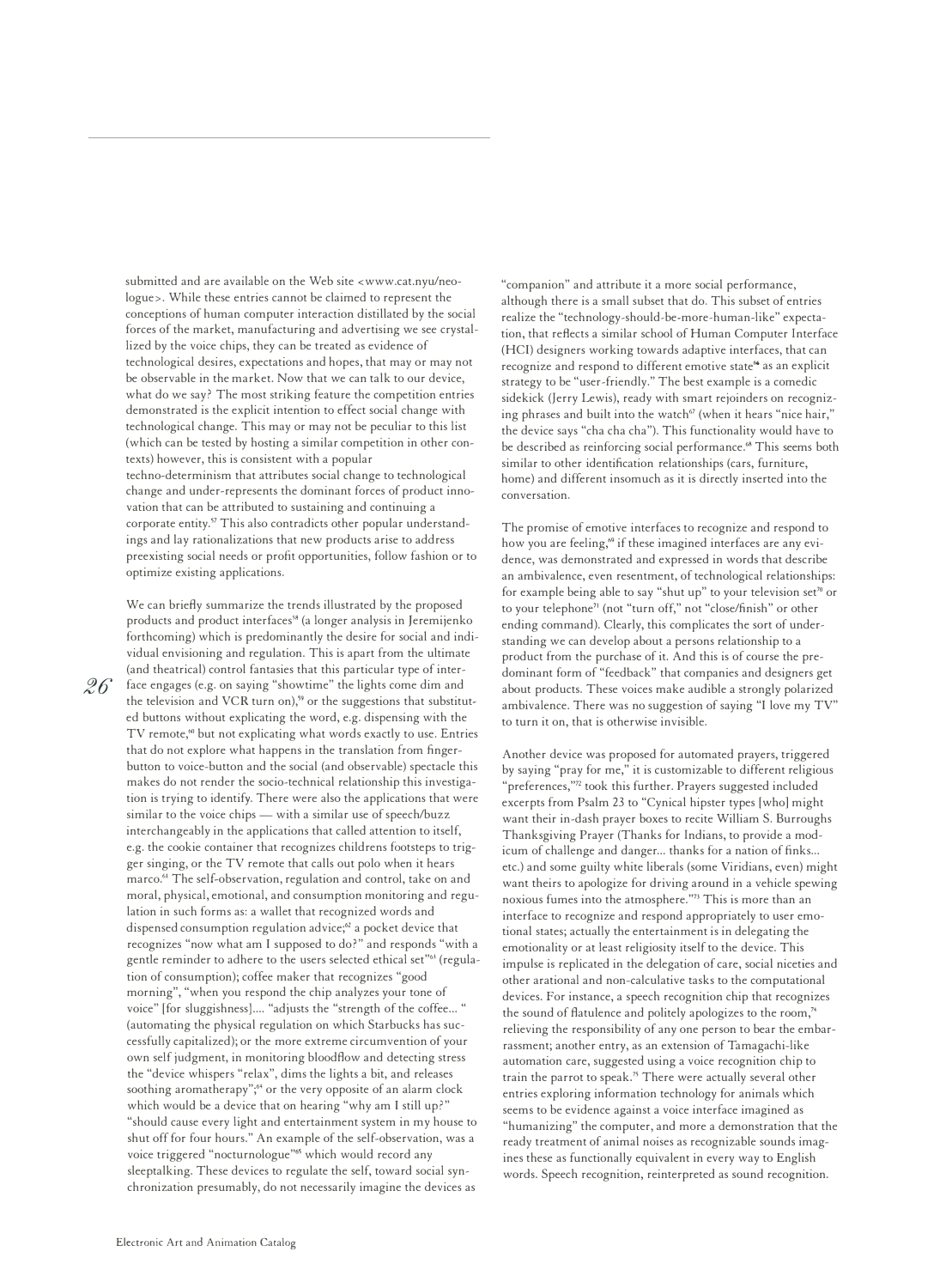Finally, and perhaps the most interesting or novel constellation of projects, are the designs that use the opportunity to script interactions as a form of propaganda, propaganda that is distributed (enacted) beyond traditional and corporate monopolized media channels. The portable idealogue was suggested to play the role (and potentially look like} the soapbox." The Back Talk is a portable billboard for one's car. It is triggered by the use of simple trigger words and suggested deep set LEDs to display specifically to the driver behind a message of "thanks for letting me in," "baby on board," or presumably any other bumper sticker expression. This is intended to influence others and begins to populate this category of the regulation (or at least influencing} of others. This has very direct and explicit forms: many in fact directed at those currently not well socialized cell phones, which, for example, cut out if they hear you say "yeah, I am on the cell phone," "yeah, I am in the village," "Dude"";or monitor for swear words" and other efforts to silence loud or otherwise "inappropriately" private voices in public spaces; to quite many suggestions directed at rendering massified phenomena. This social observation impulse is illustrated by an entry that is a museum display designed to collect responses (what the entry called clichés) so that "will grow as an open ended accretion or demonstration of the clichés uttered by thousands, tens of thousands, millions of art consumers", and that this collection itself is the spectacle. The museum exhibit is rethought as an instrument for the collection of comments and the desire is to see the massified phenomena. This is the desire for seeing a social spectacle that is repeated often and I would like to argue is a recurrent theme in the networked context of information technology. Another suggestion was the "crowd morality barnacle" which is a device intended to influence mass behavior, in this example in a riot. This CMD is intended for distribution throughout a crowd and will respond to key riot phrases, e.g. "smash," with "be careful," "burn" with "it might explode"; or "get them" with "where are the children."**<sup>79</sup>** This is a different conception of regulation than the examples that illustrated the control of self. To effect self control the designs went beyond turning electronic devices off or regulating the self with insistent and unrelenting reminders, e.g. correcting a habit of speech or cutting the "umms" out of the story, to quite novel punishment. These punitives enacted on the self included squirting water in your ear, triggering electric shocks, dribbling water down ones leg. There were few viable designs that offered a simple reward rather than punishment. To effect the social body, while there were no physical punitives, the reward seems to have been the social behavior itself, or at least the evidence of it (as in the spectacle of clichés).

The final category to describe is one that relies on the double entendre of words, simultaneously using several meanings of the words. This was explored by some of the entrants and is important to understand that it demonstrates that the speech interface cannot be understood as making the machine more human. Rather, it is clearly exploiting the different parsing, context sensitivity and repeatability of human vs machine models of cognition. For example, to trigger the discrete recording of conversations one entry describes a recorder that is triggered by "what's up amigo." This deployment of an unusual (relative to the user and context of use - i.e. no one else is likely to say it} filler is used to initiate

conversation and direct attention of the people being addressed but simultaneously being used for instrumental purposes as the on button. Likewise the "don't hurt me, just don't hurt me" cellphone/gps position locator/911 dialer proposal<sup>80</sup> uses a self defense phrase to dial for help without alerting the presumed attacker, who is presumed to hear the plea on face value - second guessing a reasonable or usual response in a threatening situation. The interaction here is the user being able to employ simultaneous meanings of the words they use. And that clearly the speech chip is being used so that the words used to interact with the machine, are understood to be different from the speech used to interact with humans.

It is also notable that there were categories of speech not explored by these interfaces. Consider the linguistic communication defined as a performative. A performative, such as "I do," is a highly codified and stabilized utterance that communicates a future commitment or social contract.<sup>81</sup> Because it is a stabilized social technique it would be technically pragmatic, the problem of unlimited variation of phrasing is solved, were not subject for speech recognition chips. The absence of designs to address this sort of statement is curious, and worth further investigation.

These categories of interaction demonstrated by this brief survey of voice chips are not discontinuous or radically different from other contemporary consumer technologies. The observation of self (or ones own property) is embodied in the consumer video camera market, and surveillance systems; self regulation has extended from alarm clocks once a day to alarming cell phones carried with you and ready for all alarming occasions; handhelds directly regulating sleep and activity, to vcr/tivo to capture, regulate (in order to extend} and meter out media program consumption; social observation is also embodied by surveillance systems but although surveillance looms large in the popular imagination it has not been used to see or envision the mass or each other. The problem of seeing the social body has remained an architectural problem, solved by spectacles of plaza, and malls - public and quasi-public places. What the voice chips most clearly demonstrate is that it is this area in which there seems to be the most interest - literally being able to see the massified behavior. The traditional broadcast (e.g. television} media had very little interest in rendering the public to itself, and as such the rise of phone in, and reality television genres suggest that even in the context of high-production value broadcast media there is a cultural appetite to "see" each other, no matter how contrived. The collaborative filtering models, such as popularized by the Amazon people-who-bought-this-book button show each others behavior, to make it the shared experienceto see where others have been. Like the micro-casting of speech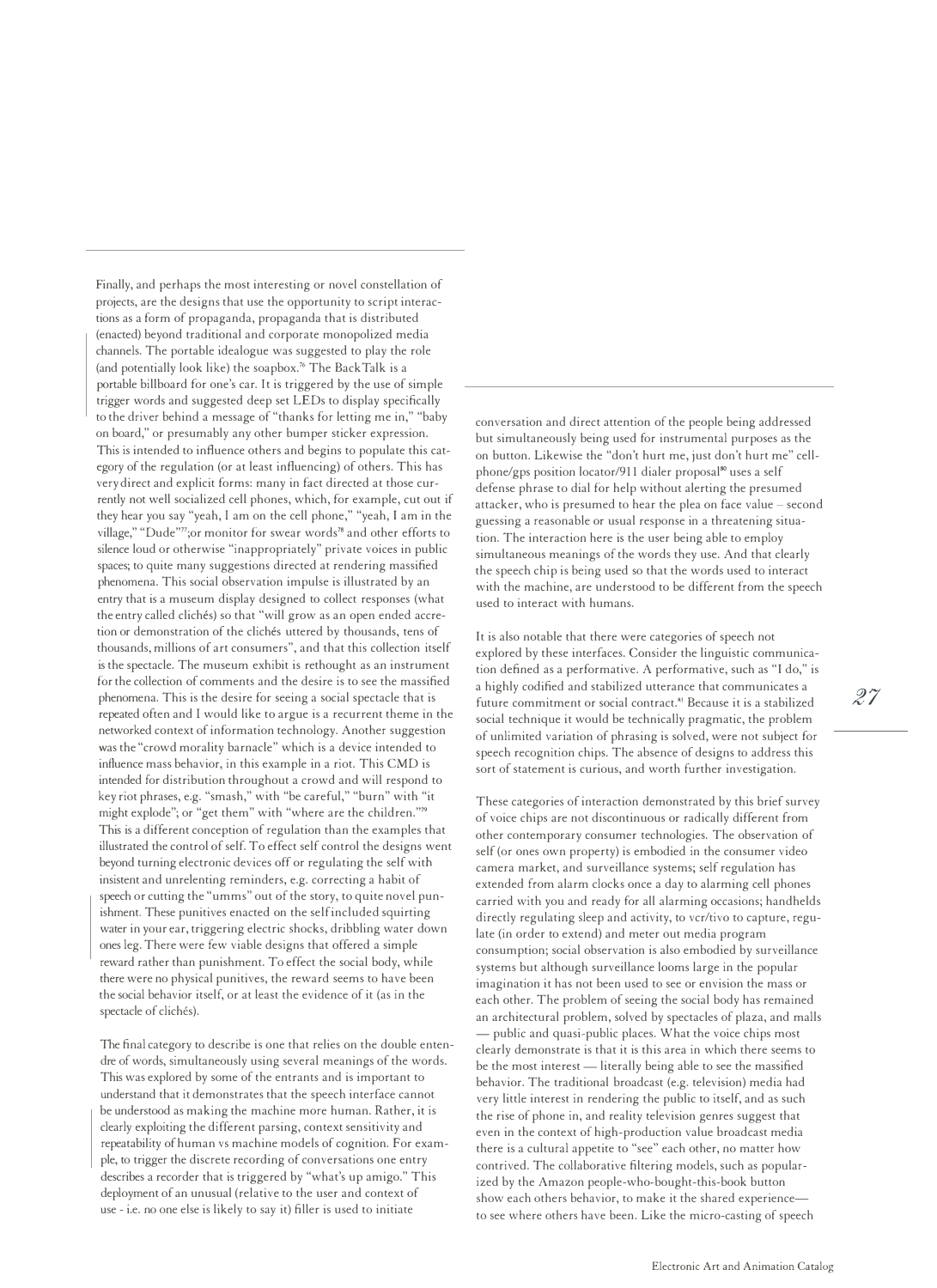recognition triggered rear window car display, we see this desire expressed through the car - and the cars peculiar access to the public space of freeways. This is a public space where the rules of communication between and amongst people are highly constrained (cf: plaza). This is not the interactive experience of the self with the self, or the self with the machine, but the machine as a proxy for interacting with the social. This is a peculiar and interesting way to think about human machine interaction.

## **CONCLUSION**

The interactions we hear with the voice chips do not disambiguate the buzzes and beeps used by speechless machines, but the speech recognition products do reinforce that we use speech for machines and speech for humans differently, and simultaneously. The other applications also re-imagine how we understand their functions. The products discussed do not exploit the mechanistic, logical and fully controllable functions of machines but treats them as complicated multifarious social actors. There is a clearly stated desire to enlist these new technologies and product interfaces to promote explicit desired social transformations. We also here the ambivalent relationship we have with and for our current technological devices.

This paper has explored why listening to voice chips and speech recognition chips might give us a way to examine human machine interaction in situ. Much real complexity of social and technical interactions is lost in the tradition of examining this within controlled laboratory context, and ethnographic analysis can be too rich. However the theoretical perspective that has developed from the ethnographic insights, that privileges the improvisational nature of real world applications, enable us to focus on how speech and turn taking is used to coordination of the interaction between machines and humans.

This initial analysis is presented in order to set up some the preliminary ideas and interpretation, so that as (if) the speech recognition chips become more widely distributed we can tune-in to this particular historical moment and hear what it is we expect, want and bring to our human machine interaction. There are few instruments that give us this viewpoint. Listening to our daily interactions with products can work to contest and complicate the dominant methods used to describe technological trends and patterns of product innovation: demographically driven and massified market research and the capture of consumption behaviors at point of purchase. The examination of the speech recognition applications give unique access to the assumptions, expectations and the imaginative work of products and the interactions they script.

Further examinations of voice chip and speech recognition products and patents can extend what has only begun. Firstly, in understanding how voice chips abstract speech we can examine what we understand interaction to be and hence how we design and frame interactions in products of daily use, reproducing our understanding of human technical relations. The products make obvious the design assumptions with which they are built, but further investigation of the details of their use will help to elaborate how these micro-interactions perform and realize actual social roles and social structures. A detailed use analysis of any one of the products can provide further insight into this sort of investigation. The voice chips raise other questions too. Because they slice through many social and economic sectors but are still a manageable population of products, they can be used to illustrate the iterative and continuous process of technical change that is intimately involved in a technologies sociality, in contrast to the radical discontinuities of technological change through discovery and paradigm shifts.<sup>82</sup> They realize a recombinant model of technological change. Furthermore, for the same reasons they can be used to examine the changing social position of these products in relation to the configuration of power and work relations,<sup>83</sup> and the transformations of the market groups and users that these products presume. Finally, in the tradition of Turkles examination of children understanding of their interactive machines, childrens products with voice chips can illustrate what child care roles we delegate to machines, and articulate clearly the hardwired (per hardware not neurons) expression of consumption identity of children. For these reasons this paper marks the beginning of a project to collect an ongoing database of products with voices or speech recognition that appear on the market, or receive patents." As a longer archive of product voices may prove a valuable resource for the examination of changing socio technical relations, even in the event of the products falling silent and voice chips and speech recognition being abandoned altogether.

The voices of the products reflect back the voices and interactions we have projected and programmed into them, reflecting them back for our reinterpretation. Therefore, as the title of this paper suggests, a mode of interaction we have with the consumer products that exist and are imagined at the time of this paper, is a dialogue with a monologue. By literally listening to what hardware has to say, and what we say to it, we may better ground our assumptions of interaction in reflexive reinterpretation. Furthermore, we can see from this examination that scripts of human machine interactions are used to extend the predictability of individuals and coordinate their interactions, but that there is an opportunity and expectation that this gives us a method to hear and understand these massified interactions, and see these technologies as voice and ears of the social body.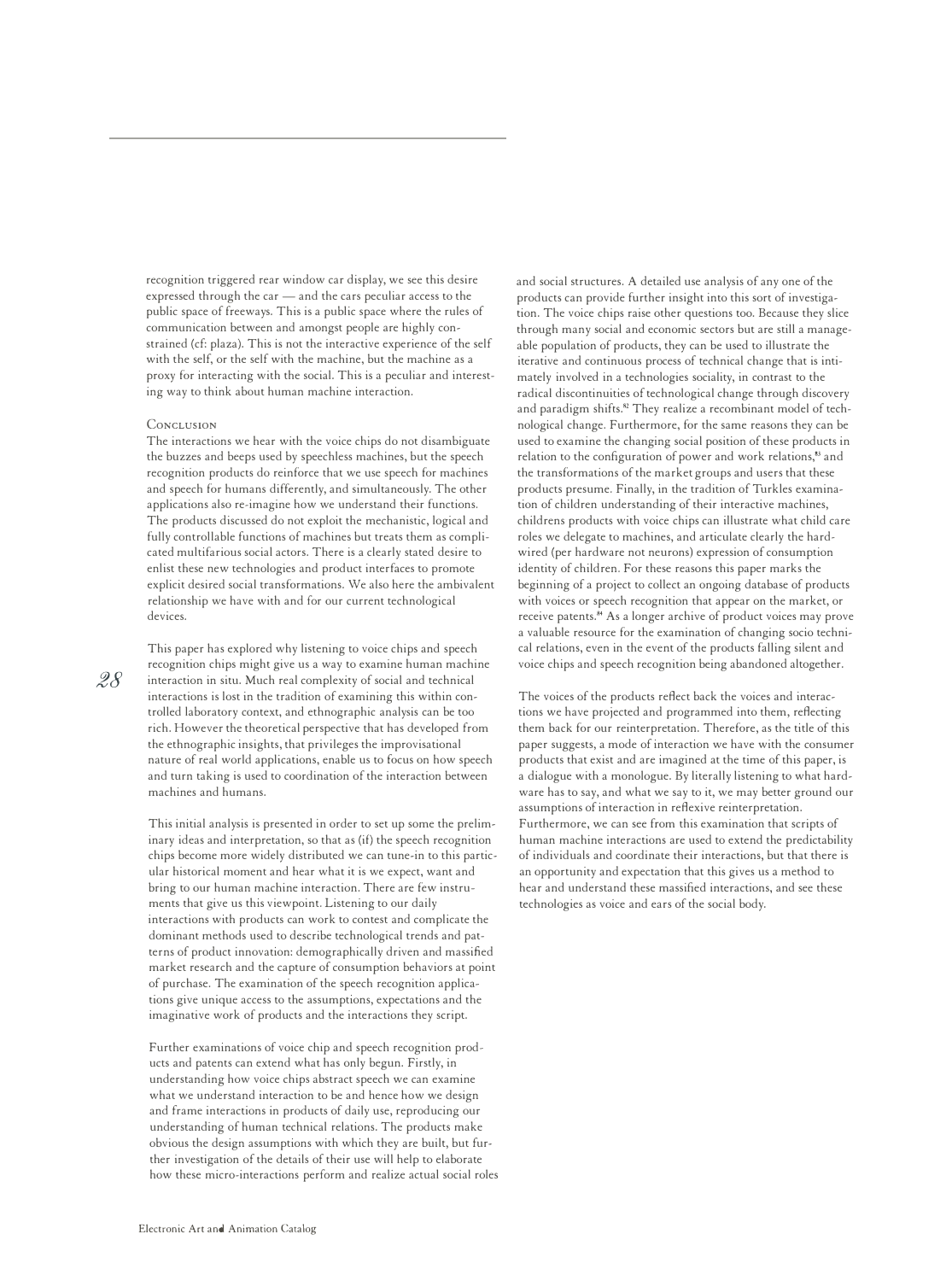### *References*

- I. L. Althusser. (1971). *Lmin and philosphy and other essays.* New York: London Monthly Review Press.
- 2. While most communication theorists account for the social world, building a framework for understanding communication is often at odds with accounting for the diversity of possible experiences of language and the modulation of each social position. Austins work that looks at not how a language is composed but what it does, from where it does it. See Austin, J. (1980). *How to do things with words.*  Oxford: Oxford University Press; or Volosinov, V. (1973). *Marxism and the philoso*phy of language. New York: Seminar Press.
- 3. Quoted from the North American Patent literature.
- Pacific Bell voice mail system 1996, 1997, and AT&T automated customer help.
- 5. Benveniste, E. *The nature of pronouns problems* (1956) showed how linguistic categories not only allow human subjects to refer to themselves but actually create the parameters of human self-consciousness. " Ego is he who says ego. That is where we see the foundation of subjectivity which is determined by the linguistic status of person. Consciousness of self is only possible if it is experienced by contrast. I use I only when I am speaking to someone who will be a you in my address." p. 225 The linguistic category such as "I" relies wholly on the identity of the speaker for its meaning.
- 6. Latour, B. and J. Johnson. (1988). *Mixing humans and nonhumans together: The sociology of the door-closer, social problems,* Vol. 35, 298-310; Callon, M. *Four models for the cynamics of science.* In Sheila Jasanoff, Gerald E. Markle, James C. Petersen and Trevor Pinch (eds). (1995). *Handbook of science and technology studies.*  Thousand Oaks, CA, London & New Dehli: Sage Publications, 29-63.
- 7. Callon, M. and J. Law. (1982). On interests and their transformations: Enrollment and counter-enrollment. *Social Studies of Science,* Vol 12, 615-25.
- 8. Latour published the book *Science in action* (Cambridge, MA: Harvard University Press, 1987) in 1987, while in Dallas, June 11 1978, Texas Instruments Incorporated announced the launch of its speech synthesis monolithic integrated circuit in the new talking learning aid, SPEAK &SPELL(tm). The speech synthesizer JC accurately reproduced human speech from stored (a capacity of 200 seconds in dynamic ROM) or transmitted digital data, in a chip fabricated using the same process as that of the TI calculator MOS ICs.
- See M. Patons forthcoming Social Studies of Science paper for a detailed examination of the initial construction of the virtues and values of the phonograph recording technology.
- 10. Minneman, S. (1991). *The social construction of engineering reality.* (PhD dissertation, Stanford University.
- 11. Hallmark card first included voice chips in their cards in 1988. Five years later they introduced a recordable card on which you could record your own voice.
- 12. Nissan Maxima 1986.
- 13. Barbie said three things when she was given a voice in late 1980s: "Meet me at the Mall," "Math is Hard," and "I like school, don't you?"
- 14. Machina R, a San Francisco based company, had on the market in 1997 several talking pens or "Pencorders," talking keyring, several talking photoframes and many "Cardcorders," including "Autonotes."
- 15. Saccahrin is claimed to be the first product to be parasite marketed, i.e. "this product uses saccharin."
- 16. Turkle, S. (1984). *The second self.* New York: Simon and Schuster, 31.
- 17. A complete list of the collected products and patents is attach in the appendix. A full list is available at http://cdr.stanford.edu/~njj/vcprods. This is being updated constantly.
- 18. Patent # 4863385 Sept 5 1989.
- 19. Patent# 5313557 May 17 1994.
- 20. Patent# 5014301 May 7 1991.
- 21. Patent # 4812968 Mar 14 1989.
- 22. Patent # 4951032 Aug 21 1990.
- 23. Patent # 4863385 Sept 5 1989.
- 24. Patent #5315285 May 24 1994.
- 25. Patent # 4987402 Jan 22 1991.
- 26. Patent # 5117217 May 26 1992.
- 27. Patent # 5254805 Oct 19 1993.
- 28. Patent # 5275285 Jan 4 1994.
- 29. Patent # 5481904 Jan 9 1996.
- 30. Patent# 5555286 Sept IO 1996.
- 31. Turkle op. cit. note 16 demonstrates how children enter into social relationships with their computers and computer games in which they thinking of it as alive and get competitive, angry, they scold it, and even want revenge on it. She finds that they respond to the rationality of the computer by valuing in themselves what is most unlike it. That is, she raises the concern that they define themselves in opposition to the computer, dichotomizing their feeling and their thinking.
- 32. Patent# 5413516 May 9 1995.
- 33. Patent# 5029214 July 2 1991.
- 34. Work and the products of work can *be* shown to take on meaning that transcend their use value in commodity capitalism see Willis, S. (1991). *Primer for daily life.* New York: Routledge.
- 35. Patent # 5140632 Aug 18 1992. Telephone having voice capability adapter.
- 36. Shields, R. ed. (1992). *Lifestyle shopping: The subject of consumption*. New York: Routledge.
- 37. Within the patent literature what appeared in relation to transportation were: 5555286 Cellular phone based automatic emergency vessel/vehicle location system: translates a verbal rendition of latitude and longitude to cell phone; 5509853 Automobile interior ventilator with voice activation: which queries the driver when door closes and gives menu options; 5508685 vehicle and device adapted to revive a fatigued driver: a voice reminder combined with spray device; 5428512 Sidelighting arrangement and method: voice warning of impending obstacle; 5045838 Method and system for protecting automotive appliances against theft; 5278763 Navigation Aids(presumably for application in transportation); 4491290 Train defect detecting and annunciation system.
- 38. See *The New York Times* discussion.
- 39. This is in contrast to the popular depiction of cars with voices on mainstream television, in programs such as "My Mama was a Car" or "Night Rider" on CBS, the voice was used to lend the car personality.
- 40. Zuboff, S. (1984). In the age of the smart machine: *Thefuture of workand power.* New York: Basic Books. In particular, see The abstraction of industrial work, 58.
- 41. See Fabbri, F. (1981). A theory of musical genres: Two applications. In *Popular music perspectives,* eds. David Horn and Phillip Tagg. Gothenburg and Exter: International Association for the Study of Popular Music.
- 42. See Oswald, L. (1996). The place and space of consumption in a material world. *Design issues,* Vol. 12 (I), who describes the site for purchasing produce as the staging of the subject in consumer culture.
- 43. Stock felt supports her work with Tagg and Clarida studies on listeners responses to film and television title themes that demonstrate common competence of adequately understanding and contextually placing different musical structures. That listeners for the most part understand the musical semiotic content in such situations in similar ways, across cultural areas that are more dissimilar.See also Tagg, P. (1979) Kojak, *50 seconds of television music: Toward the analysis of affect in popular music.*
- 44. The symphony of the "Sirens" first performed in 1923, Arseni Avraamov.
- 45. In particular, the products that use speech and music interchangeably: the childrens applications, bells and whistles substitute for spoken encouragement, or the alarm systems that will use vocal warnings or sirens sounds, the pen patent #4812068.
- 46. To relate the voice chip to the socio-linguistic universe and its emphasis on the place of language within it, interprets the social system as a semiotic, and stresses the systematic aspects of it. We cannot simply assume that the concept of a system itself and the concept of function (of language) within that system is the most appropriate starting point. However this assumption underlies most of the guidelines developed for computational models of speech and is thus appropriate for discussion of the voice chip.